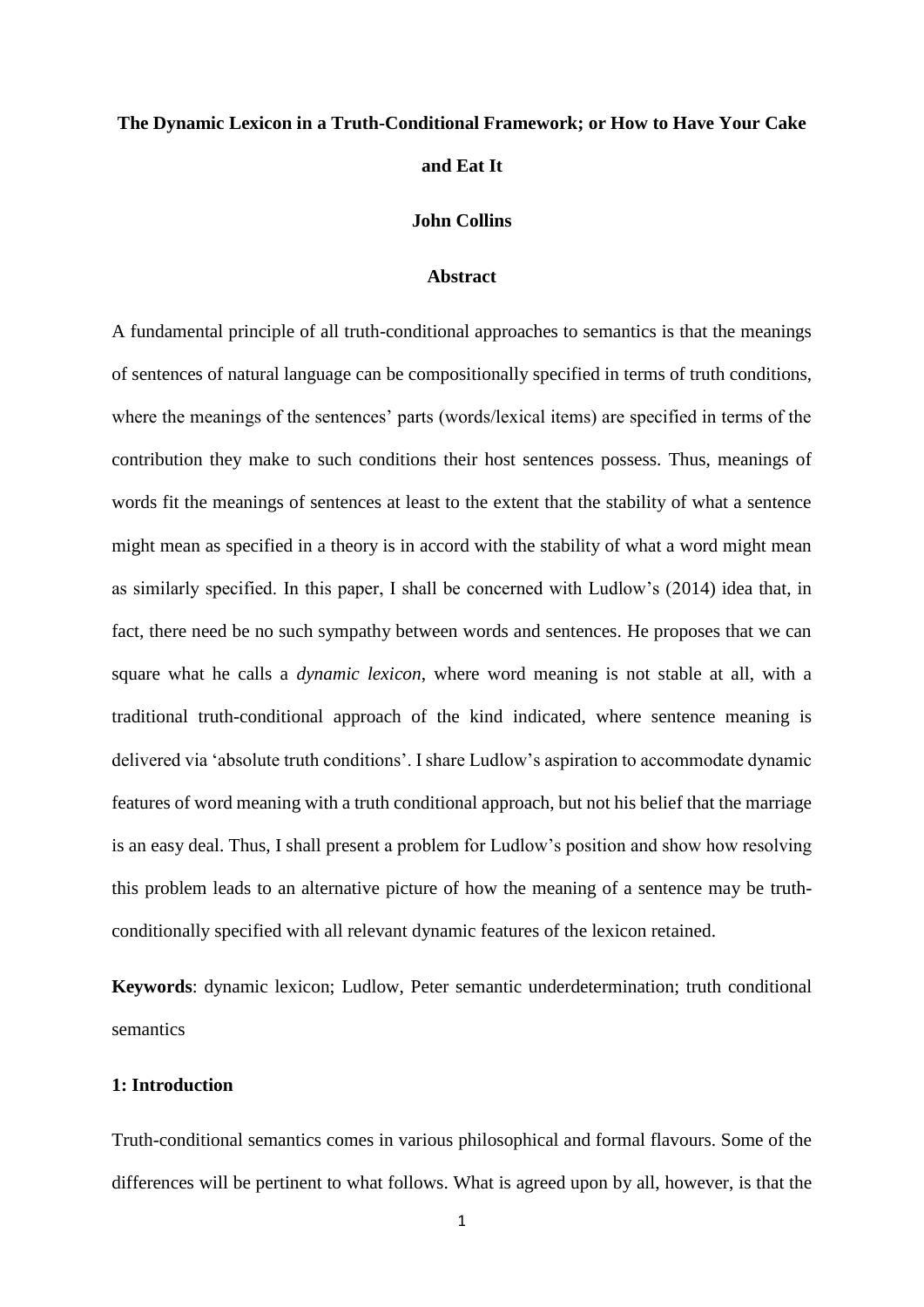meanings of sentences of natural language (park for the moment whether one's primary concern is sentence types or utterances thereof) is to be compositionally specified in terms of truth conditions for the sentences, where the meanings of the sentences' parts (words/lexical items) are specified in terms of the contribution they make to such conditions their host sentences possess. As intimated, there are many ways of spelling out this basic idea, but what appears to be essential is that the meanings of words fit the meanings of sentences at least to the extent that the stability of what a sentence might mean as specified in a theory is in accord with the stability of what a word might mean as similarly specified. In this paper, I shall be concerned with Ludlow's (2014) idea that, in fact, there need be no such sympathy between words and sentences. He proposes that we can square what he calls a *dynamic lexicon*, where word meaning is not stable at all, with a traditional truth-conditional approach of the kind intimated, where sentence meaning is delivered via 'absolute truth conditions'. I share Ludlow's strategic aspiration to accommodate dynamic features of word meaning with a general truth-conditional approach, but demur when it comes to his tactics. Thus, I shall present a problem for Ludlow's approach and show how resolving this problem leads to an alternative picture of how the meaning of a sentence may be truth-conditionally specified with all relevant dynamic features of the lexicon retained. Thus, I come in peace, and want Ludlow to have his cake and eat it; I just don't want him to eat his cake exactly how he proposes.

#### **2.1: Truth Conditions**

For present purposes, let a semantic theory for language *L* comprise an assignment of (parameterised) truth conditions *t* to each sentence *s* of *L* such that *t* holding of *s* is a function of the syntactic composition (at the appropriate level of analysis—LF for the nonce<sup>1</sup>) of the lexical items that constitutes *s* along with appropriate valuation of the open parameters. If such is the desideratum, then the theory has to assign to each lexical item *l* whatever property of *l* contributes to the truth conditions of every *s* that hosts *l*. Think of this property as simply the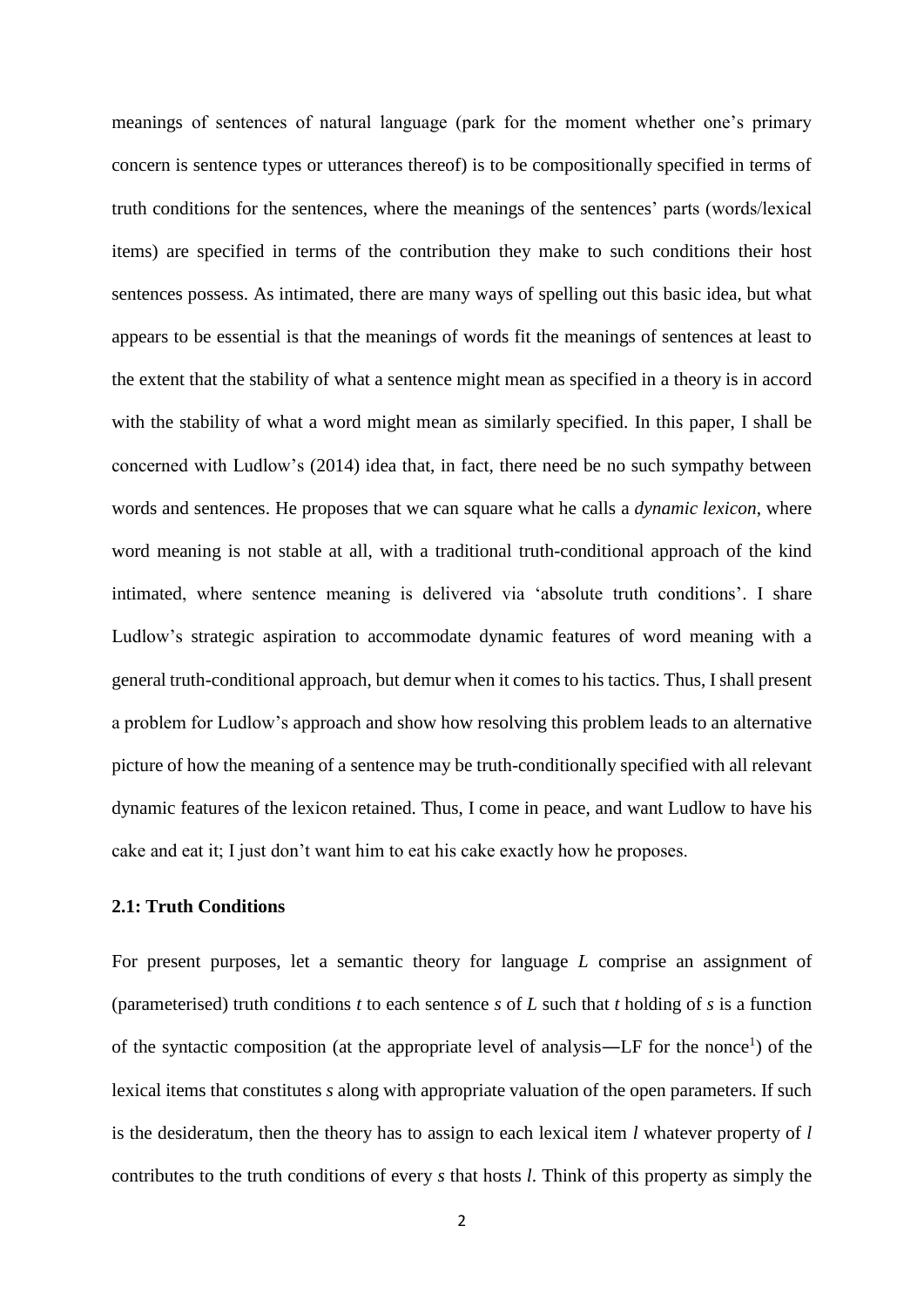semantic value of *l* allied with the appropriate type category, where we may ignore whether these values are extensions or intensions. So far so familiar.

 Note two consequences of this picture. First, if we assume that any lexical ambiguity is syntactically resolved (e.g., *bank* [side of river] and *bank* [financial institution] are distinct items and are treated as such syntactically) and that all context-sensitivity is parameterised, then the semantic values of lexical items will apparently be uniform. They would fail to be so only if their extensions (/intensions) are such as to vary in ways not recorded by the theory, which would thus fail to deliver determinate truth conditions. In other words, the standard picture is that all factors to which changes of extension might be sensitive are already parameterised. Secondly, since the theory is abstracted from speaker-hearers of a language save as they might feature as values for parameters (speakers, hearers, addresses, etc.), the semantic properties of the language will be static, or timeless, as far as the theory is concerned; that is, the theory does not accommodate any shift of extension over time. In sum, a theory on the model on offer presents lexical items as possessing fixed determinate semantic values across speaker-hearers and times.

 Some such view as this is perfectly standard in philosophical and semantic circles and is reflected in how lexical items are treated as invariant semantic atoms, whose contribution can be specified disquotationally or via some uniform algebraic relation (again, parameterisation apart).<sup>2</sup> It remains a separate question, however, whether lexical items are so accommodating; on the dynamic view espoused by Ludlow, they most certainly are not. If that view is right, and I think it is, the pressing question is: how can, if at all, the standard truth-conditional approach accommodate a dynamic lexicon? First, then, I want to commend Ludlow's view.

## **2.2: The dynamic lexicon**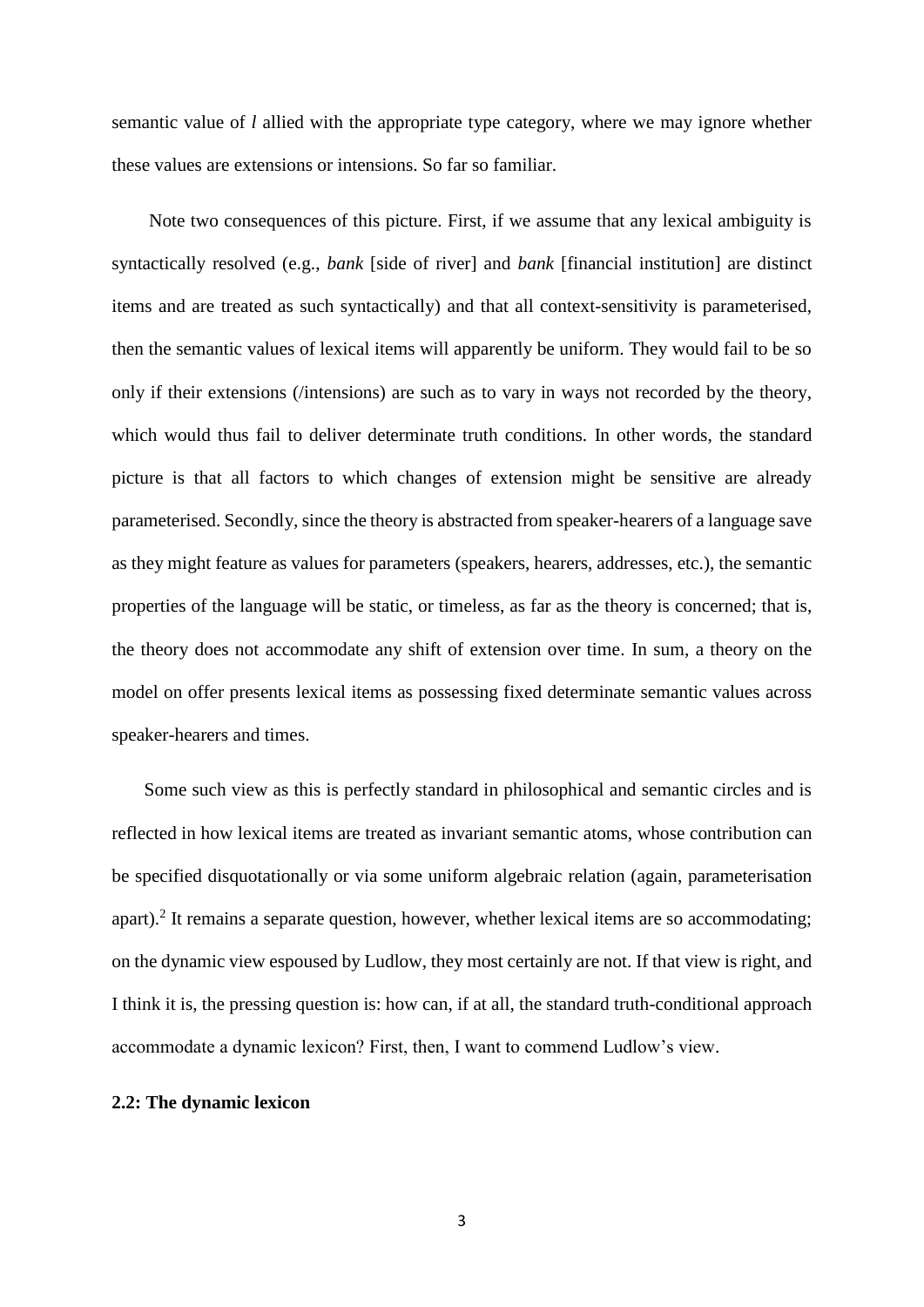A lexical item counts as dynamic on Ludlow's view because of two features: negotiation of semantic value and underdetermination. The first feature is that the extension of lexical items is always open to negotiation or litigation by speakers of the language. When realised, such negotiation can lead to quite radical results, such as Pluto no longer being counted as a planet (see Ludlow, 2014, pp. 42-51, for a delightful discussion of the ins and outs of the decision to reclassify Pluto). Most often, though, lexical negotiation will involve what is to count as a cake or doll (to use Ludlow's examples), or a sport rather than a pastime, or one style of music as opposed to another, and so on indefinitely. On reflection, one should recognise that such decisions on extensions are ubiquitous; there frequency, however, is not the point. *Any* lexical item (at least the open class ones<sup>3</sup>) have extensions that are open to negotiation and decision by speaker-hearers. In this sense, the meaning of a lexical item, insofar as it is supposed to determine an extension, is not accommodated by the traditional static picture of the truthconditional framework. Such a framework tells us what the extension of a lexical item is (modulo context-sensitivity) in one shot, as it were; yet if such extensions are essentially apt to be negotiated, then no theory could specify lexical extensions once and for all, and so couldn't do so for truth conditions.

 A similar conclusion is reached upon consideration of underdetermination, the second feature Ludlow takes to characterise lexical items. The underdetermination thesis is that the extension of a lexical item is underdetermined by the standing meaning of the item cognised by speakers of the relevant language, i.e., different, incompatible extensions can be taken by a lexical item on different occasions of its tokens, consistent with a single standing meaning (the item is not ambiguous). So, even if no negotiation or decision is in the offing *vis-à-vis* some given lexical item, its extension is not statically determined by the language alone, for diverse extensions are available compatible with the understanding of the item of any given interlocutors. <sup>4</sup> Ludlow leads with the example of *book*. In answer to the question, 'How many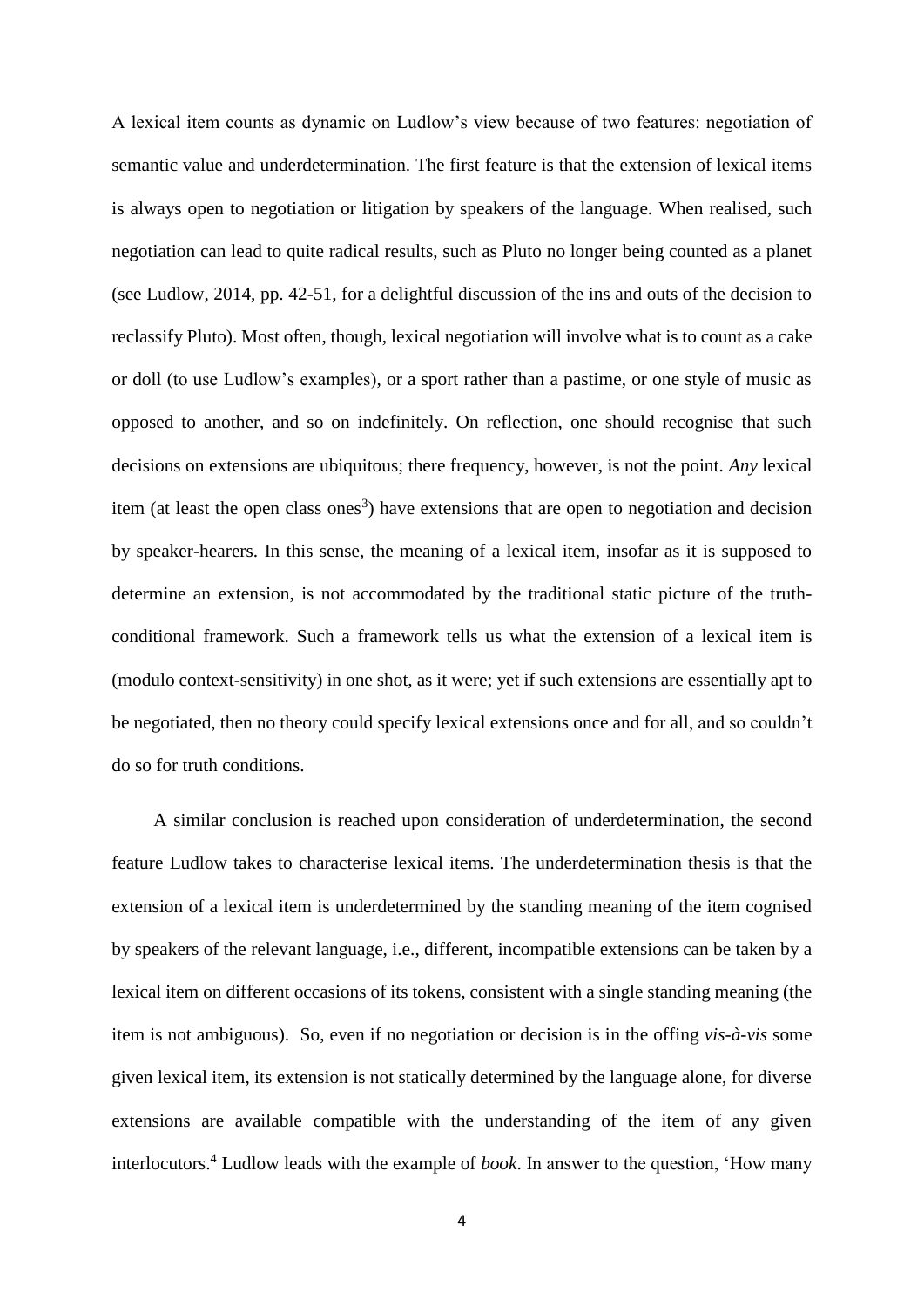books have you written?', different criteria may apply that variously include or exclude coauthored books, edited collections, Ph.D. theses, unpublished book-length manuscripts, on-line copy, etc. In the absence of some further specification as to what is to count as a book in the present context, there is no right answer as to what falls under the extension of *book*. Analogous reasoning can be readily concocted for much about any open class item one may consider (cp., Asher, 2011)

 The import for the traditional static conception is much the same as detailed above for the negotiated aspect of lexical extensions. Absent some specification of what is to count as falling into the extension of the given lexical item in the present context of utterance, one cannot say that the item has any determinate extension, and so it follows that sentences lack determinate truth conditions. The problem for the traditional conception, of course, is simply that it does not accommodate any further specification of extensions beyond what can be parameterised, but the kind of underdetermination exhibited does not fall under a contextual parameter, at least not the kind anyone has ever proposed.<sup>5</sup>

 My purpose in this paper is not to defend a dynamic conception of the lexicon, so I shall not here address the myriad responses that might be imagined on behalf of the traditional conception. My intent is to see if the dynamical conception is, after all, compatible with a truthconditional framework, albeit, obviously, shed of its static pretence. Still, it is worthwhile to pause on a general point Ludlow rightly emphasises.

 Granting that lexical items are open to negotiation and underdetermined certainly shows show that aspects of meaning (whatever determines extension) are multiple and non-static. So much, though, does not entail the absence of a basic or primitive meaning, which fixes a canonical extension. The openness there is to lexical items, therefore, might pertain to the availability of secondary meanings without affecting the putative basic meaning. Ludlow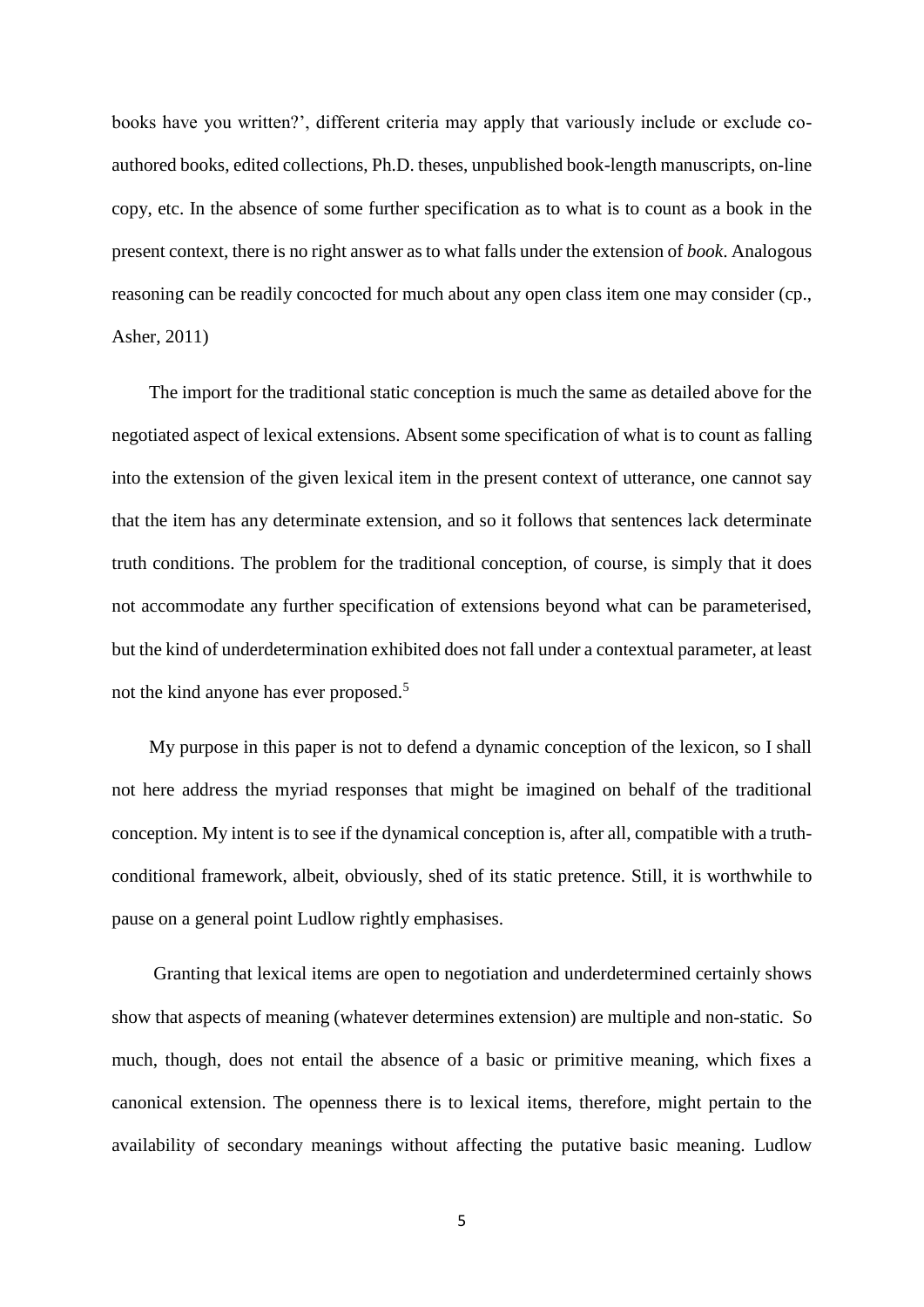(2014, pp. 81-3) endorses *semantic egalitarianism*, which is the simple denial of this suggestion: of a range of potential extensions for an item, there is not a basic or canonical one. I endorse semantic egalitarianism, too, but Ludlow says little in defence of the thesis; so, a brief discussion is appropriate.

 Some form of semantic privilege is very tempting, but I'd wager that its intuitive pull is due to a conflation of privilege with two perfectly innocent and plausible theses that are not in tension with a dynamic conception of the lexicon.

 It is undeniable that the meanings of lexical items have a history, as it were, where an original meaning is retained or blended with novel construals. Take Ludlow's own example of *book*. Transparently, any notion of an e-book or an on-line manuscript is historically derivative of a hard copy (published or not). For any given pair of construals, one might be able to tell some such history of dependence. Let's assume one could. The thought, encouraged, therefore, is that there is an asymmetric dependence between construals, and that the dependent construal is non-basic, open to the kind of change and triggering the dynamic view seeks to generalise erroneously.

 This thought is fundamentally mistaken, even granting that one could tell some such asymmetric dependence story across the board. The problem is simply that the relevant notion of lexical meaning must be local to the speaker-hearers whose language is our topic of inquiry. Consider again the case of *book* just presented. The notion of an e-book is historically grounded in the notion of a hard copy, but why should that matter to an all-too-modern speaker-hearer more *au fait* with computers than libraries? In essence, the hypothesis tabled is merely a sophisticated version of the etymological fallacy, whereby the history of a word is taken to be constitutive of its content. So, sure, there are lots of historical asymmetric dependencies, such is just what it is for something to be historical. What is required to spike the guns of the dynamic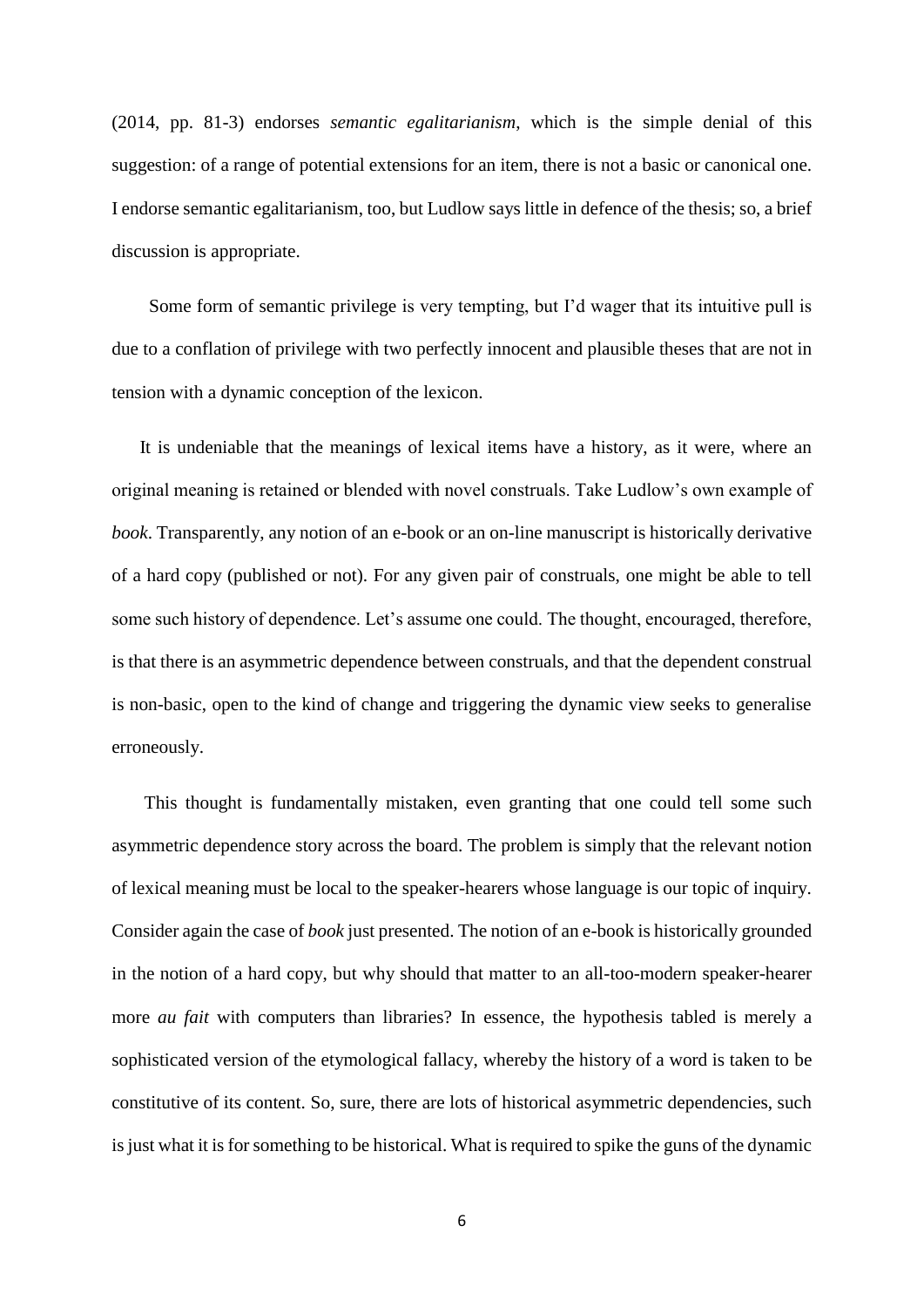view is a synchronous asymmetric dependence. Maybe a story could be told that makes such relations both pervasive and plausible. Still, it is wholly unclear how such a story would go without falling back into etymology.

 The second source, I think, of the intuitive appeal of the idea of a unique basic meaning is a conflation of invariance with privilege. Diverse work in lexical semantics and syntactic theory has given great plausibility to the idea that lexical items possess a core invariant meaning. Ludlow (2014, p. 99) is happily swayed by this plausibility.<sup>6</sup> What such work entails, however, is that *not every* aspect of meaning is dynamic in the relevant sense; that is, not every aspect of lexical meaning is open to negotiation/litigation or is underdetermined. It is crucial, though, to be clear on the structural nature of the kind of invariances plausibly uncovered by linguistic theory. Mostly, they pertain to argument structure—how many arguments, what kind of arguments, and what grammatical relations arguments may take to the syntactic projection (e.g., alternation options). These invariances do not fix a unique extension for any lexical item, but rather constrain possible extensions. Indeed, Grimshaw (2005) has claimed that, from this perspective, all lexical items belonging to a class of the same argument properties amount to linguistic synonyms. As Ludlow notes, this conception of invariance is perfectly compatible with a dynamic view of the lexicon, which is not intended to be a species of Humpty-Dumptyism. The dynamic view, at least as propounded by Ludlow, does not insist on such invariances, but if they do obtain, then they serve as constraints on the diversity of extensions a lexical item might express. There might be richer invariances of the kind that underwrite various analyticities, sometimes captured by meaning postulates. Again, however, it is unclear why any such invariances would support a privileged extension. Suppose, for example, that it is analytic that books contain words, can be read, have authors, and so on. Such relations hold across the diversity of extensions *book* may take.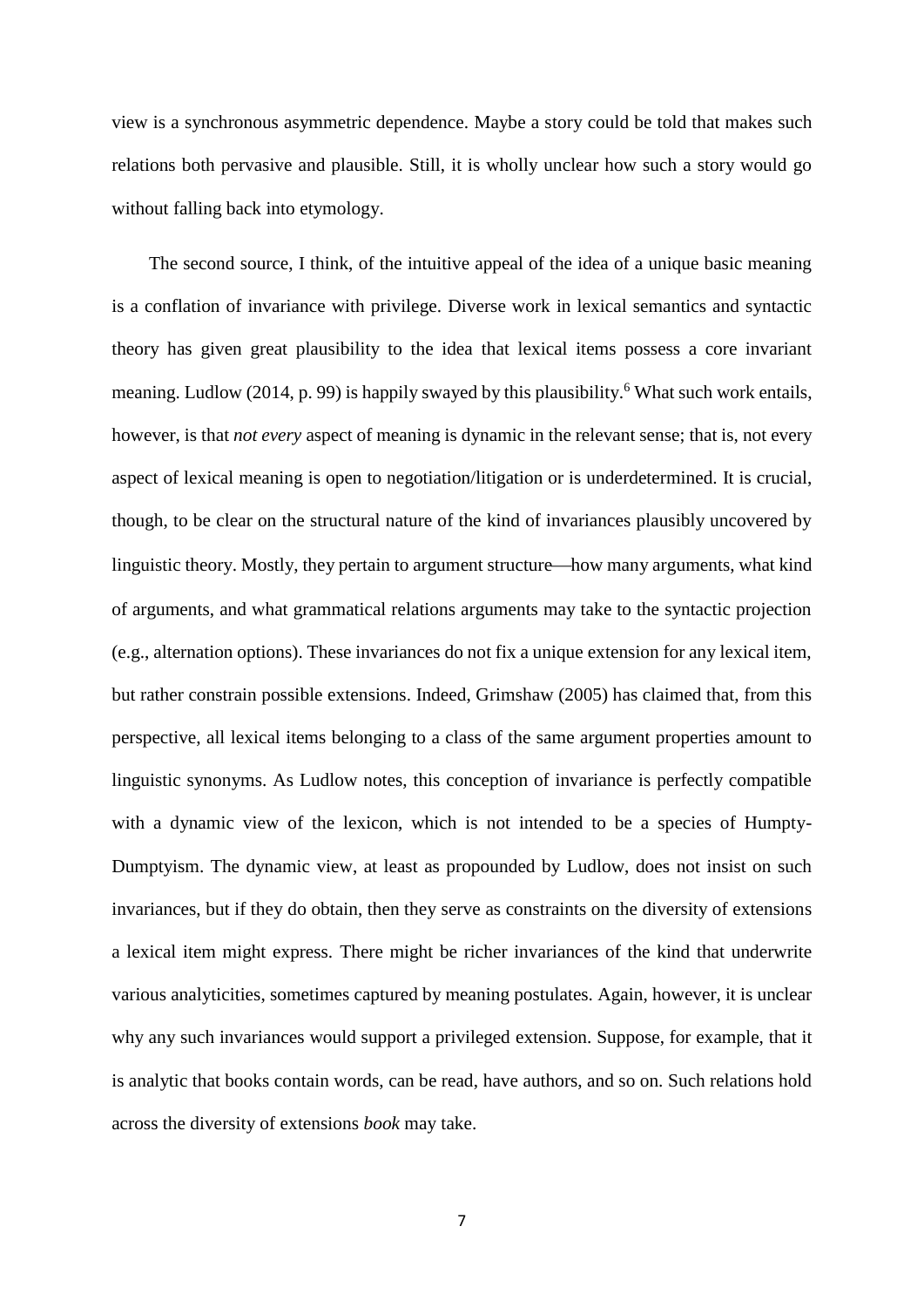Hereafter, then, let's assume that lexical items are as Ludlow depicts them to be. Given the apparent dissonance of such a conception with the traditional static truth-conditional framework, a natural move would be to seek to dispense with the received view in favour of some other conception. Ludlow pursues a more nuanced path, which will be in focus for the remainder of the piece.

#### **3: Squaring a dynamic lexicon with a truth-conditional framework**

My talk about a truth-conditional framework has failed to disambiguate what for some is a crucial bifurcation, *viz*., whether the framework appeals to *truth in a model* or *absolute truth*. The difference can be sourced to Tarski's different approaches to the semantics of formal languages (cp., Milne, 1999; Etchemendy, 1990). The model-theoretic approach effectively treats language as an uninterpreted symbol system. A model consists of (i) a set of entities of the relevant kinds and (ii) an interpretation function that maps such entities onto the elements of the language. Further functions are called upon to interpret the effect of various permissible compositions within the language. Truth conditions for the sentences of the language are thus definable only relative to a model that assigns various extensions to the linguistic expressions. A change of model, for example, may preserve the distribution of truth and falsehood over the language's sentences, but issue in radically distinct truth conditions (thus, logical notions are definable in terms of conditions holding across all models).

 A framework that trades in absolute truth is one that takes the language to have a fixed interpretation, which the theory seeks to capture (just how such facts are fixed is a matter that can, in principle, be settled in various ways consistent with the theory). Thus, the sentences of the language have fixed truth conditions (assuming some process of disambiguation), and so the concept of truth is understood to be invariant or absolute, for there is just the one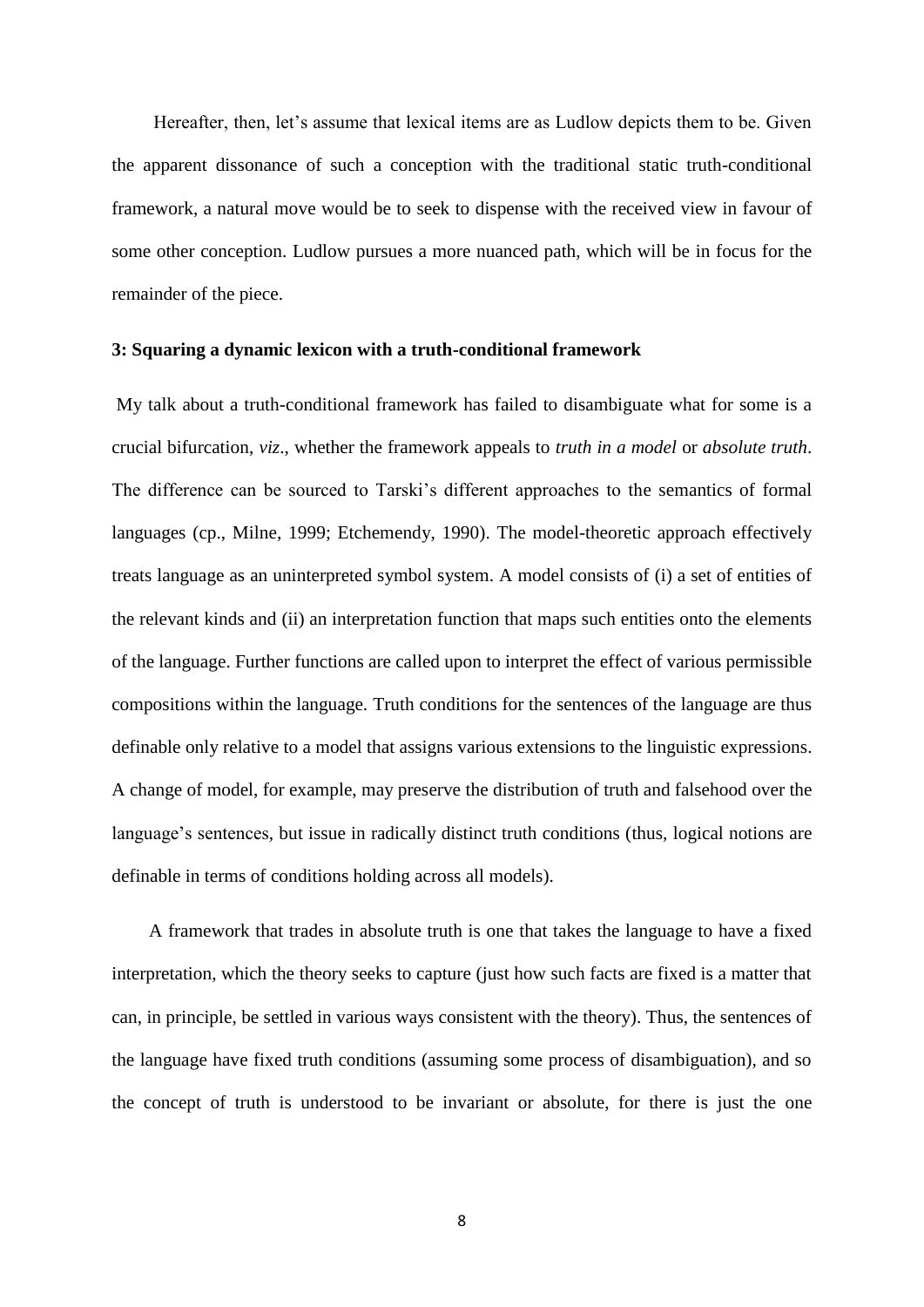interpretation at issue. As with the question of what fixes the facts of interpretation, what makes a sentence true can be settled in various ways consistent with the general framework.

 There is a small literature arguing that an absolute conception of truth is the only one suitable for semantic theory for a natural as opposed to formal language (Lepore, 1982; Higginbotham, 1988, 1993). Glanzberg (2014), however, is right to be sceptical of the supposed Homeric struggle, as it were, insofar as, if natural as opposed to formal language is at issue, then the so-called model-theoretic approach simply collapses into the absolute conception, for a specific intended interpretation is always presupposed. Only if one is seeking to characterise some notion of logical truth or consequence might different models be relevant. Such a putative collapse goes in the direction of the absolute conception. Still, a feature of the model-theoretic approach is commonly assumed with or without explicit commitment to the conception. As mentioned, a model consists of a universe of objects, some means of composing such objects, and a function that assigns objects to linguistic material. Most familiarly, we take the entities of the model to be ur-elements of a set-theoretic universe, and sets to be further entities, or, equivalently, to be functional specifications of such entities (characteristic functions). The important point for our purposes is that such entities have precise individuation conditions—they are static, fully determined. Such a view naturally goes over to the absolute conception, for if truth conditions on such a view are ways the world might be such that a sentence might be true or false, then they too will presumably involve fully determinate entities insofar as the world as it is anyway is not subject to our negotiation or construal, only what we say by an utterance might be. At first pass, then, the distinction between a model-theoretic and an absolute conception of the truth-conditional framework seems irrelevant to our purposes: on either conception, a dynamic conception of the lexicon is incompatible with the basic truthconditional approach. Not so, suggests Ludlow.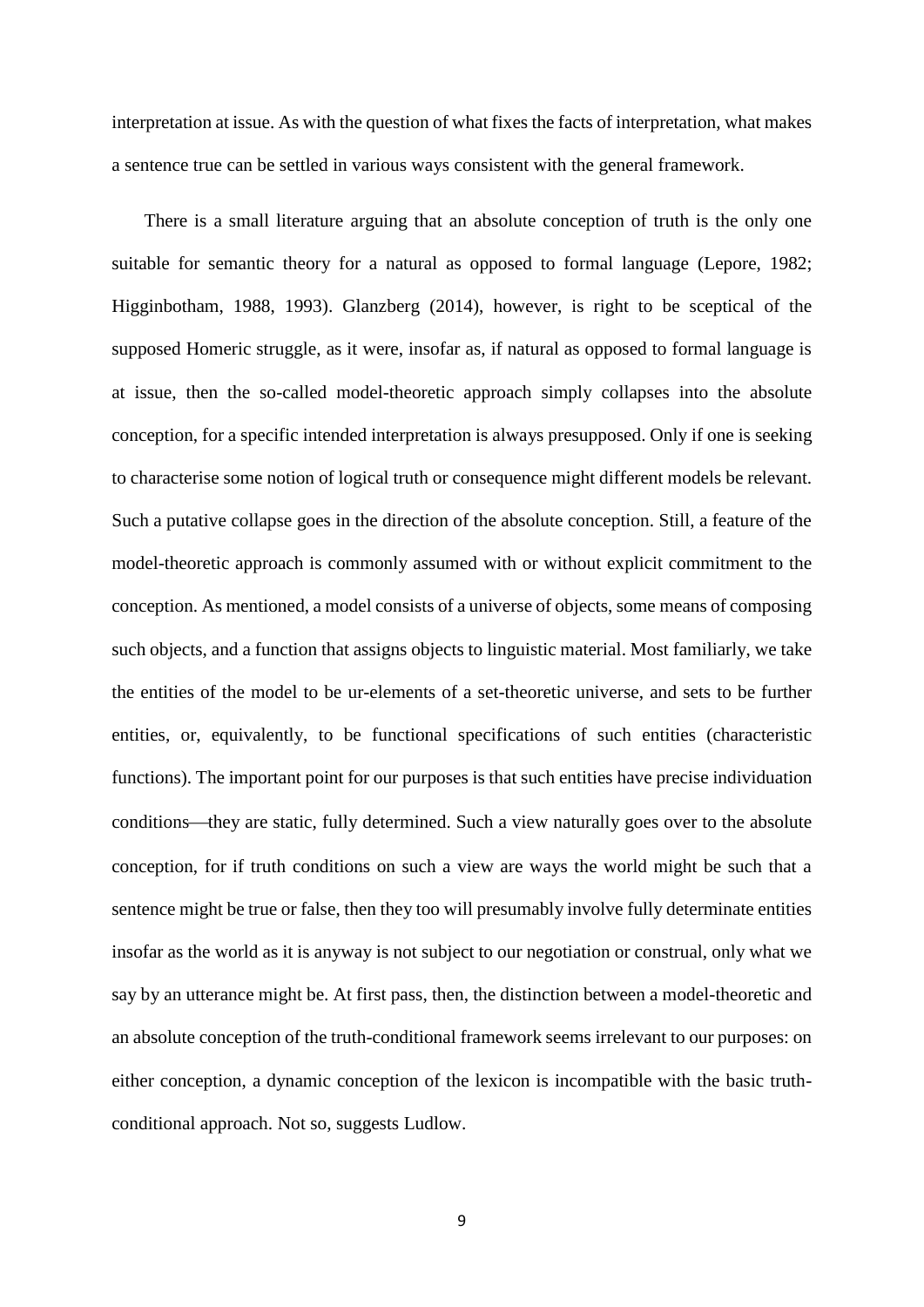The matter turns on the basic theory form in which an absolute conception is couched. A model-theoretic form assigns linguistic expressions entities from the model. Very roughly, for example:

 $(1)$ a [[Kansas]]<sup>*j*</sup> = **Kansas<sup>'7</sup>** 

 $\mathbf{b}$  [[flat]]<sup>*j*</sup> =  $\lambda x$ . **flat(x)'** 

Statements such as these say that the interpretation function *j* assigns to the lexical items some function designated in the metalanguage via an expression with the same extension as the relevant object-language expressions. For the sentence, after some manipulation, we have:

(2)  $[[$ Kansas is flat $]$  $\ddot{y} = T \leftrightarrow \{x: x =$ **Kansas'** $\} \subseteq \{x:$  **flat(x)'**  $\}$ 

The meanings of the lexical items are given via model-theoretic objects, such as functions and sets, and truth conditions are similarly given via operations on sets. The language of the theory (the metalanguage) thus specifies what sentences of the target language mean via a function that effectively maps abstract entities onto the linguistic items of the language. Insofar, then, as we take sets, functions and other such denizens of models to be precisely individuated, fully determinate entities, a marriage of a model-theoretic semantics and a dynamic lexicon is out. Why should we think a different conclusion is on the cards once the dynamic view is paired up with an absolute conception? The answer, for Ludlow, rests on the theory form appropriate for the absolute conception. Ludlow presents a standard form along the following lines:

 $(3)$ a **v**[*x*, *Kansas*]  $\leftrightarrow$  x = Kansas

 $\mathbf{b} \mathbf{v}[x, \text{flat}] \leftrightarrow x \text{ is flat}$ 

By a relevant compositional principle and rules of substitution, we have the following example a theorem (see Ludlow, 2014, pp. 107-8):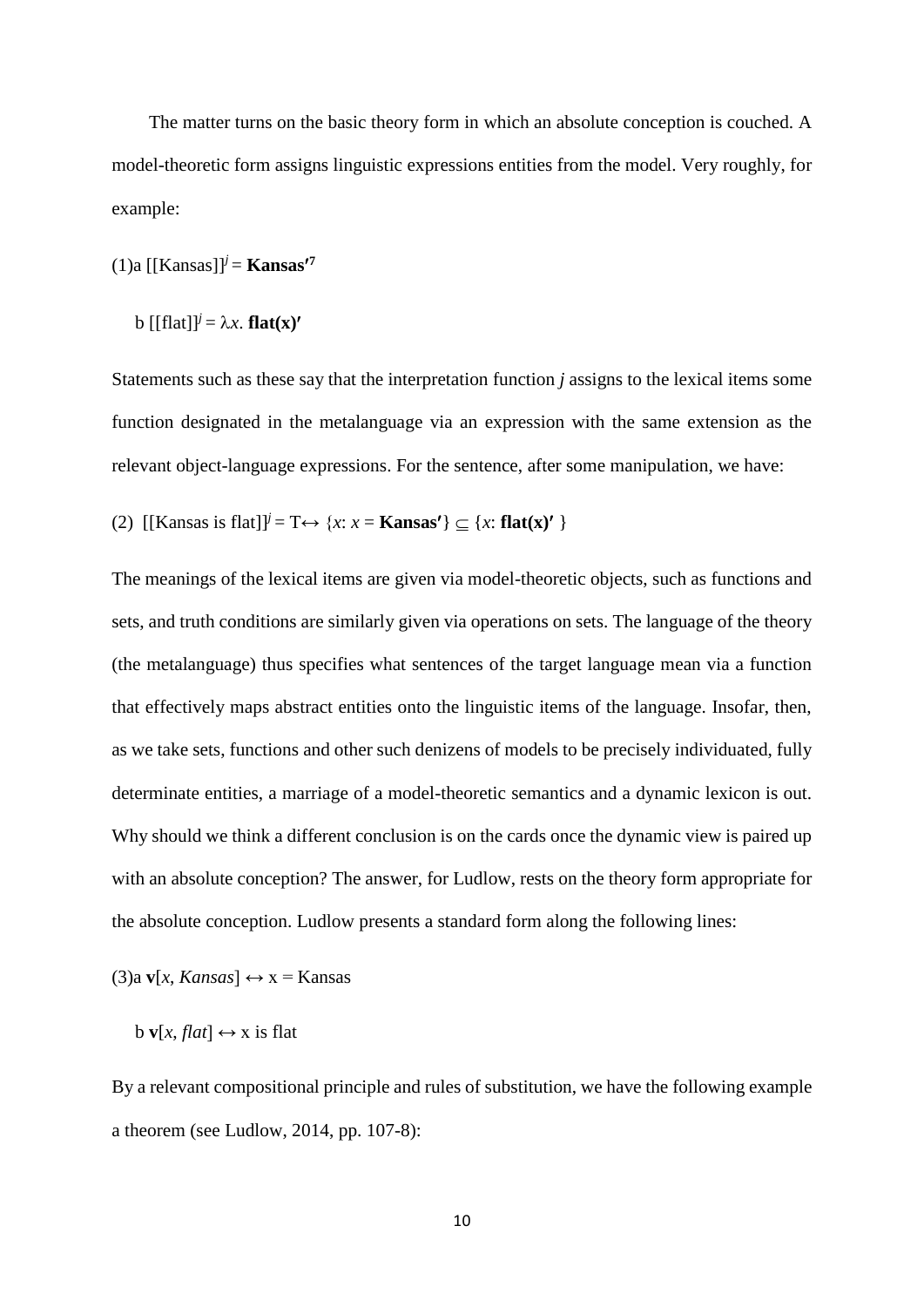## (4)  $\mathbf{v}[T, *K* ansas is flat] \leftrightarrow *K*ansas is flat$

The crucial point here is that the theory does not assign entities to lexical items and sentences, but states conditions under which the items/sentences have certain semantic properties by way of employing the very language at issue in the metalanguage of the theory (it wouldn't matter, of course, if German was used). So, the VP *is flat* isn't assigned the set of flat things as its extension, but we are told that to be the semantic value of the VP is equivalent to being a flat thing. In this sense, the metalanguage simply inherits the conceptual content of the objectlanguage, and specifies semantic properties in such terms without introducing its own generic ontology of sets or functions. As Ludlow (2014, p. 108) puts it:

But now notice that we did all this without introducing the usual machinery (utilizing properties, sets, functions) that is supposed to be precise (and determinate). What is interesting about our axiom for 'flat' is that it takes advantage of the underdetermined meaning of 'flat' in the metalanguage… I am not making a claim against contemporary formal semantics. There is no question but that formal semantics has been extremely fruitful and that it has provided many profound discoveries and insights into the nature of language… None of these discoveries, however, rests upon the assumption of a precise or determinate metalanguage... The point is that for the most part all the actual results of semantics are preserved if we reject the idea of precision in the metalanguage.

 The difference between the two approaches, therefore, might be expressed in terms of the different weight the metalanguage of the respective theories carries. On the absolute conception, the metalanguage simply inherits its concepts from the object-language, as well as providing various logical and semantic machinery. The relevant expressions of the metalanguage are specified as referring to whatever the corresponding object-language expressions refer to. The model-theoretic approach, by contrast, introduces novel ontological categories, such as sets and functions, to serve as extensions for the object-language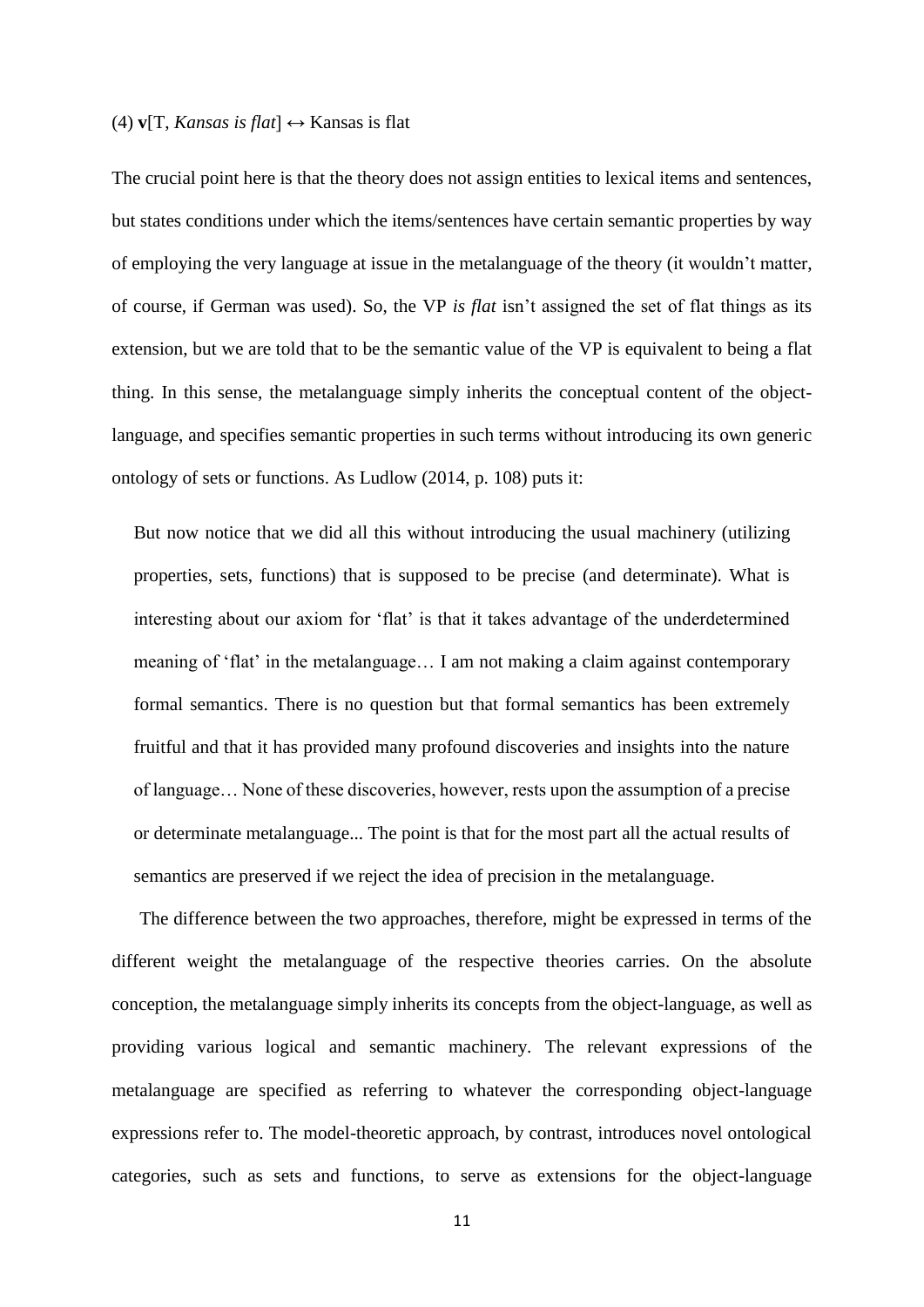expressions. The relevant expressions of the metalanguage, therefore, can be said to refer to what the corresponding object-language expressions refer to only given a weighty theoretical claim to the effect that the metalanguage actually provides the right ontology for the objectlanguage rather than simply specifying what the object-language expressions mean. To this extent, the absolute conception *appears* to be fundamentally less committing than the modeltheoretic view, for the former takes no position on how to unpack the ontological significance of an expression's contribution to the truth conditions of its host sentences. I hedge this claim for the matter will turn on how the two conceptions are to be best construed. At the level of ideology, at least, the absolute conception is neutral in a way the model-theoretic conception is not, and it is precisely this difference Ludlow seeks to exploit.

 Ludlow's basic idea is that since the metalanguage inherits its concepts from the objectlanguage—at any rate, the concepts employed to specify the extensions of the object-language expressions—the metalanguage will inherit any properties of the object-language. In particular, therefore, the dynamic properties of the object-language lexicon will be inherited by the metalanguage lexicon. If a semantic theory along the lines decreed by the absolute conception meets whatever adequacy criteria are appropriate, then it will continue to do so on the assumption that the lexicon of the language in question is dynamic, for the character of the lexicon is irrelevant to the theory, insofar as it simply passes up whatever properties the lexical items possesses from the object- to the metalanguage. This, of course, is just the policy Davidson (1984, p. 31) commends: 'the mystery is transferred from the word [...] in the object language to its translation in the metalanguage'. Neither Davidson nor Ludlow think that there really is any mystery hereabouts, only a phenomenon that an adequate theory does not explain.

 At first blush, this line of reasoning might seem too quick by half. True enough, it might be thought, the dynamic properties can be inherited from the object- to the metalanguage, but that postpones the problem rather than resolves it. The problem is how to square the essential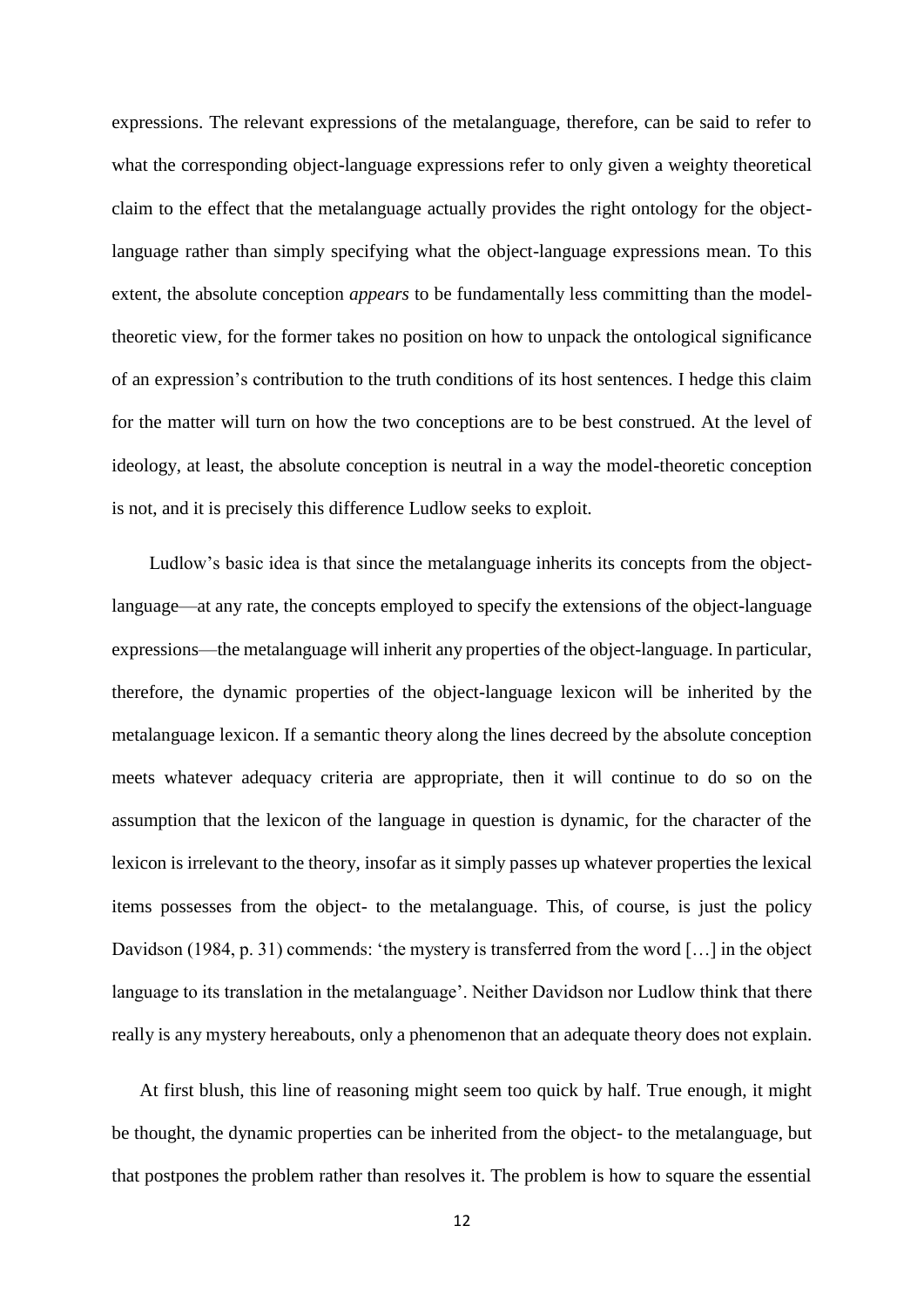dynamic features of the lexicon with the compositional stability of truth conditions. No such concern arises, beyond the usual cases, for a marriage of a static lexicon with static truth conditions, but the problem appears insuperable, if one seeks to marry the static and the dynamic. Of course, one might think that a dynamic lexicon ineluctably leads to dynamic truth conditions, but if so, it is unclear how the standard truth-conditional format Ludlow favours is supposed to specify such conditions. A world that contains books on one construal of *book* (an e-book) need not be a world that contains books on another construal of *book* (concrete particulars).On the first construal, in some given world, *The book is black* would be false or nonsense, whereas on the second construal it might well be true, but the bare specification of truth-conditions Ludlow commends does not differentiate between the cases, for '*The book is black* is true iff the book is black' will be the result on either construal. Ludlow has an answer to this kind of quandary, albeit one motivated by a slightly different concern pertaining to bivalence, to which I shall return in §4 (see Ludlow, 2014, pp. 111-2).

 Ludlow does not think of a truth-conditional theory as targeting a static language; instead, a theory is effectively about the kind of conversational exchanges between speaker-hearers in which dynamic features of the lexicon are realised. To this extent, the theory does trade in dynamic truth conditions, but not because it explains or otherwise encodes the dynamic features of the lexical items, but because the theory takes sentences as used in dynamic conversations as its object, not sentences as abstract types. Thus:

I take the semantic theory to be a theory which computes the semantic values of utterances (or, if you prefer, tokens)—not sentences construed as abstract objects (this is a distinctively anti-Kaplanian assumption which I won't defend here) (Ludlow, 2014, p. 112).

13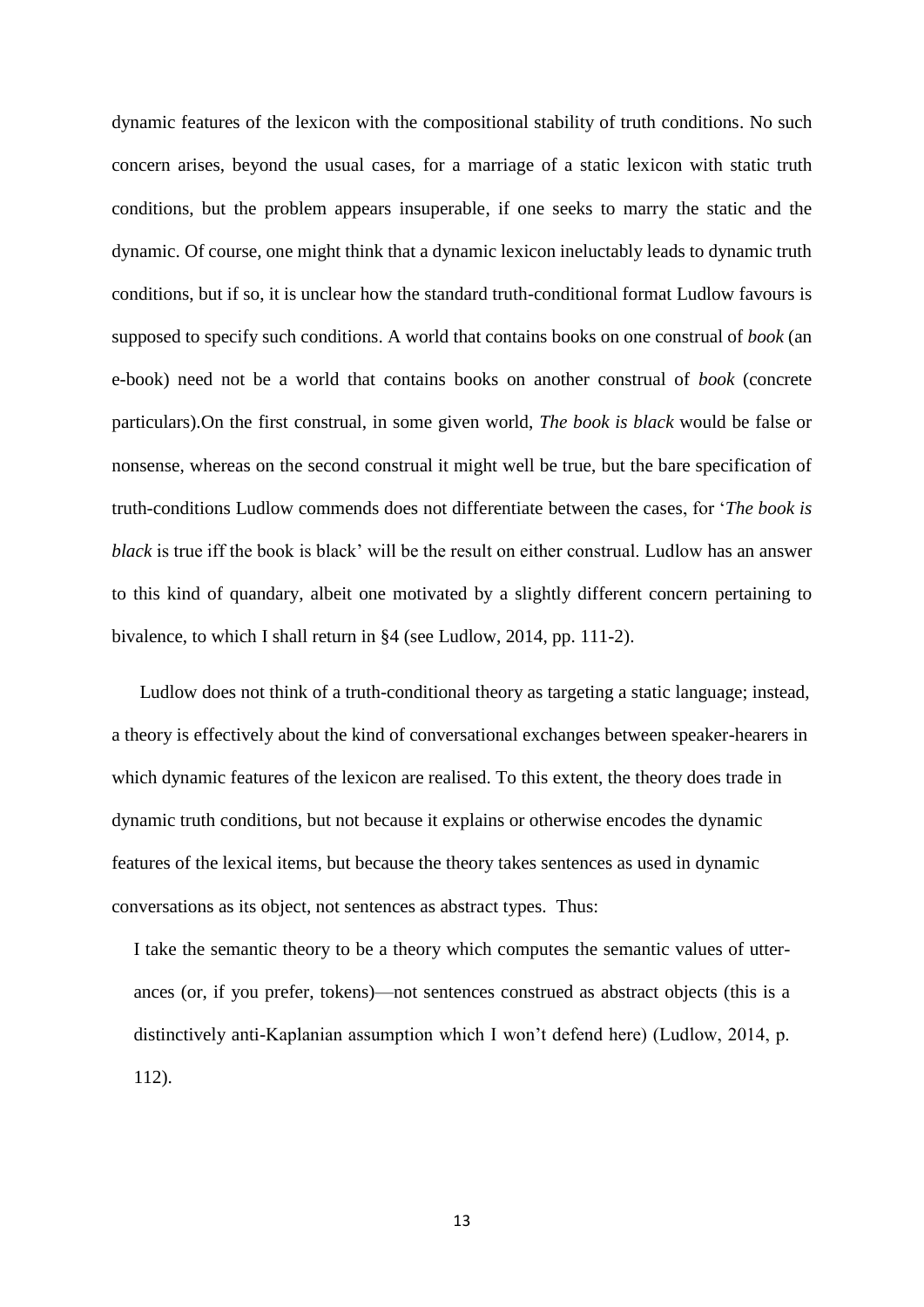The crucial move now is to restrict the object-languages of utterances amenable to a truthconditional approach to be those for which the question of truth can be settled. Ludlow (*op cit*.) offers the following principle:

*Microlanguage S-admissibility*: No utterance u of a sentence S is admissible in a microlanguage L, unless discourse participants (tacitly) agree that the terms of S are modulated so that an utterance of the sentence will be determinably either true or false.

So, sentence types will be indeterminate and underdedeterminaed in various respects, but as any such type is tokened, interlocutors must at least recognise an assertion being made, and so treat the token as possessing a truth value under conditions they may tacitly converge upon. The position has obvious sympathies with Davidson's (1986) conception of a 'passing theory', which Ludlow (2014, pp. 113-4) readily acknowledges. Davidson, however, notoriously concludes that 'there is no such thing as a language' as an invariant structure or a stable body of information. Such a conception goes well beyond what Ludlow at least recognises as the proper remit of a semantic theory, for there might well remain all manner of semantically significant invariances even after one has factored out what is peculiar to filling out the conditions involved in Ludlow's principle of admissibility. Prudentially, Ludlow (ibid., p. 114) observes:

[T]here must be stable elements to the construction of a passing theory; otherwise it is difficult to see how it could be possible. It is a safe bet that most of the nonterminal semantic rules are stable across these shifts (they may well be stable across all human languages). Thus the real dynamic portion would be in constructing the terminal (lexical) rules on the fly.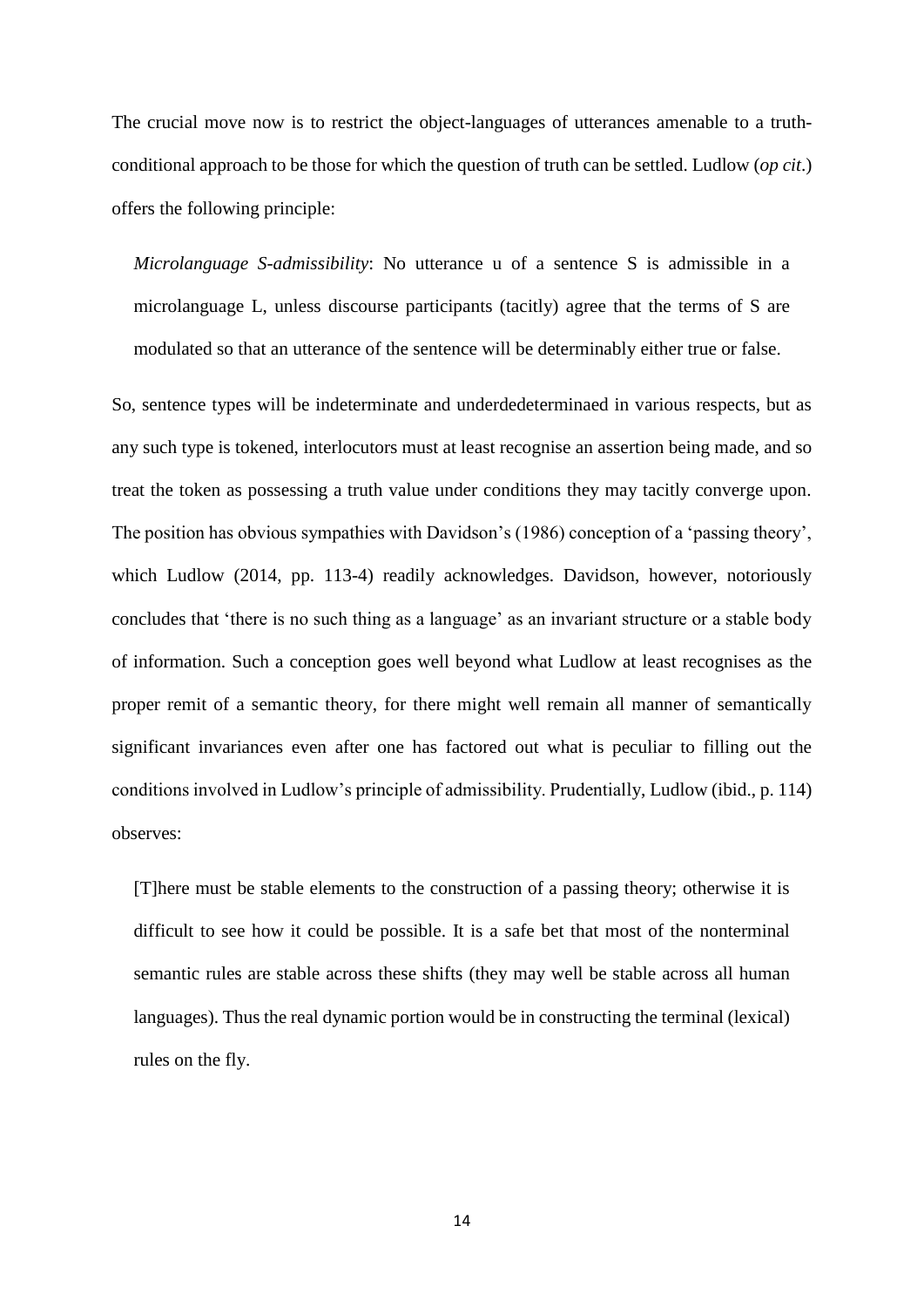In essence, the suggestion here is that dynamic factors affect the lexicon alone, leaving invariant syntax and any other purely structural conditions on meaning a semantic theory properly targets.

# **4: A friendly alternative**

There is so much that is accurate and insightful in both the detail and general arrangement of pieces in Ludlow's position that my objections skirt churlishness. My aim, however, is not to nit-pick, but to show how all that is crucial to Ludlow's general position can be preserved while dropping the notion that the object of a semantic theory is a microlanguage; indeed, I shall suggest that what motivates the introduction of the microlanguage notion is a construal of semantic theory that is too wedded to the very static conception Ludlow renounces, i.e., an undue concern for bivalence as a property of a theory of sentence types.

 First, let's consider the question of what a semantic theory is about. The obvious answer is 'language', of course, but that leaves everything more or less open, given that language can be broadly or narrowly construed. Let's take our lead from generative linguistics, however, and understand language narrowly as a lexicon plus syntactic operations defined over it. On this conception, a semantic theory being about language would amount to it being about the set of conditions syntax and lexical items impose upon meaning, which pretty much amounts to Ludlow's observation quoted at the end of the last section. But what is meaning? Let's reformulate slightly and say that a semantic theory is about the conditions language alone (lexicon plus syntax) imposes upon what one can literally say. The basic linguistic phenomena, therefore, are of the following form:

(BLP) *A* can use *S* to say *P* in *C*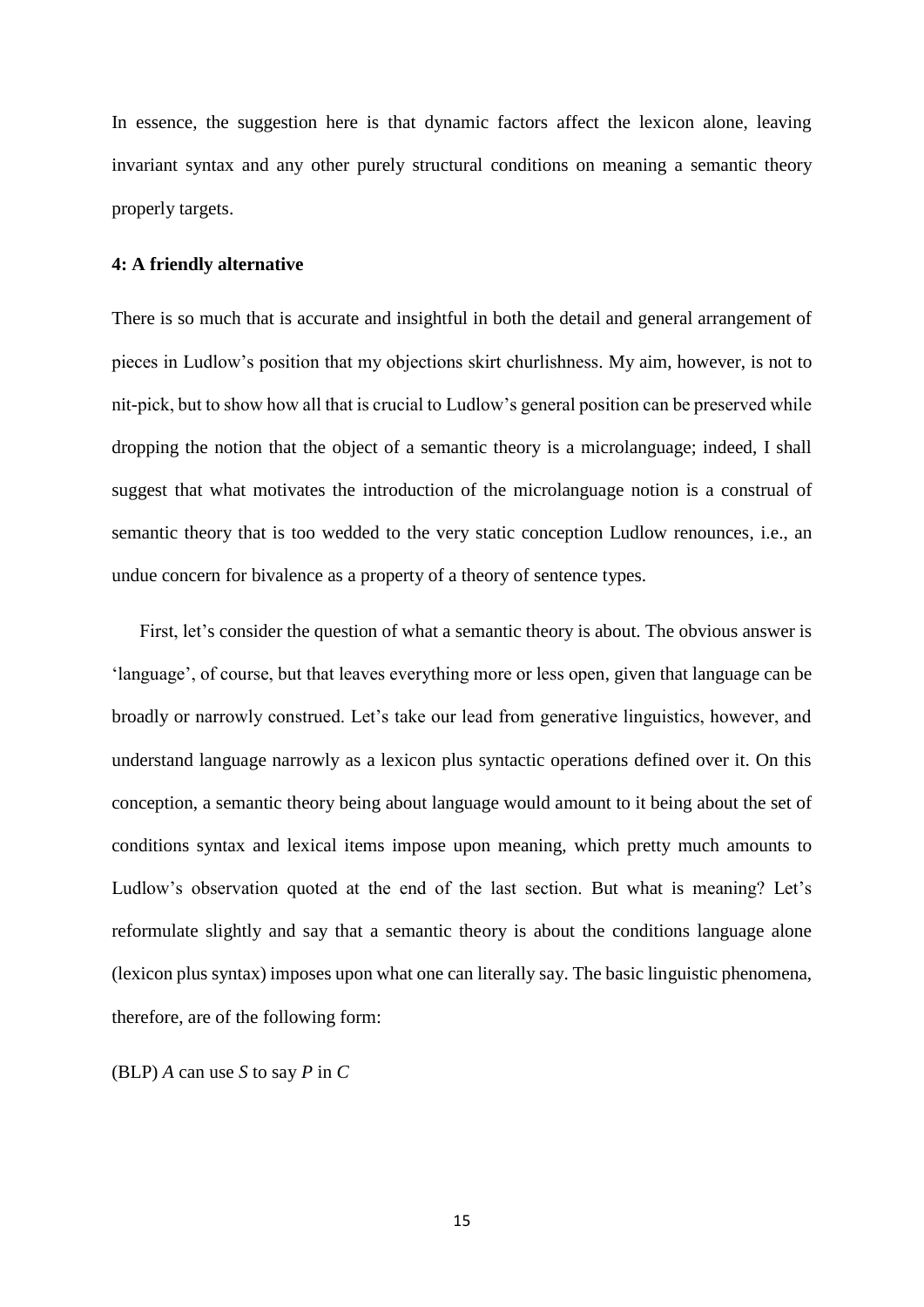A semantic theory is a theory of the values of '*S*' as conditions upon the values of '*P*'. Such a characterisation fails to decide if the conditions *S* imposes upon *P* are often or even ever determining of *P*. Consider the following case:

#### (5) Bill borrowed a red pen

The properties of *S* alone—the type *Bill borrowed a red pen—will place fixed, non-negotiable* conditions upon what one can say with (5), such as the following: (i) Bill is the recipient of a borrowing; (ii) there is an unspecified lender; (iii) the object transferred is a pen; and (iv) the pen counts as red for the speaker. This is quite a bit, but other factors a left underdetermined, such as what it is for the pen to count as red: a pen with a wholly red surface or partially red surface (does the interior of the pen count?); a pen that writes red, but could have a surface of any colour; a pen with a red plastic cap; a pen classified as red (belonging in the red tray); a pen that merely looks red in certain lighting; and so on. Examples such as this can be multiplied indefinitely (cp., Lahav, 1989; Travis, 1997). The general moral is that narrow linguistic properties will fix conditions on possible propositions expressible via sentence tokens, but other crucial ingredients will be left unfixed by the language alone, to be determined on an occasion of use by extra-linguistic conditions.<sup>8</sup>

 Ludlow's realm of the dynamic falls squarely within the extra-linguistic as I am here conceiving of it. A semantic theory targets the type properties of linguistic material as invariant conditions on what can be literally said with such material. Dynamic features are, *eo ipso*, not invariances of content, but matters of construal selected by speakers on the occasion of use, or at least features highly sensitive to variant conditions of use and open to negotiation. Since such dynamic aspects of the lexicon are not part of the language narrowly conceived, they are not features a semantic theory will specify or otherwise explain. Content, on this view, as what can literally be said with a sentence, will be left undetermined by fixing the semantic properties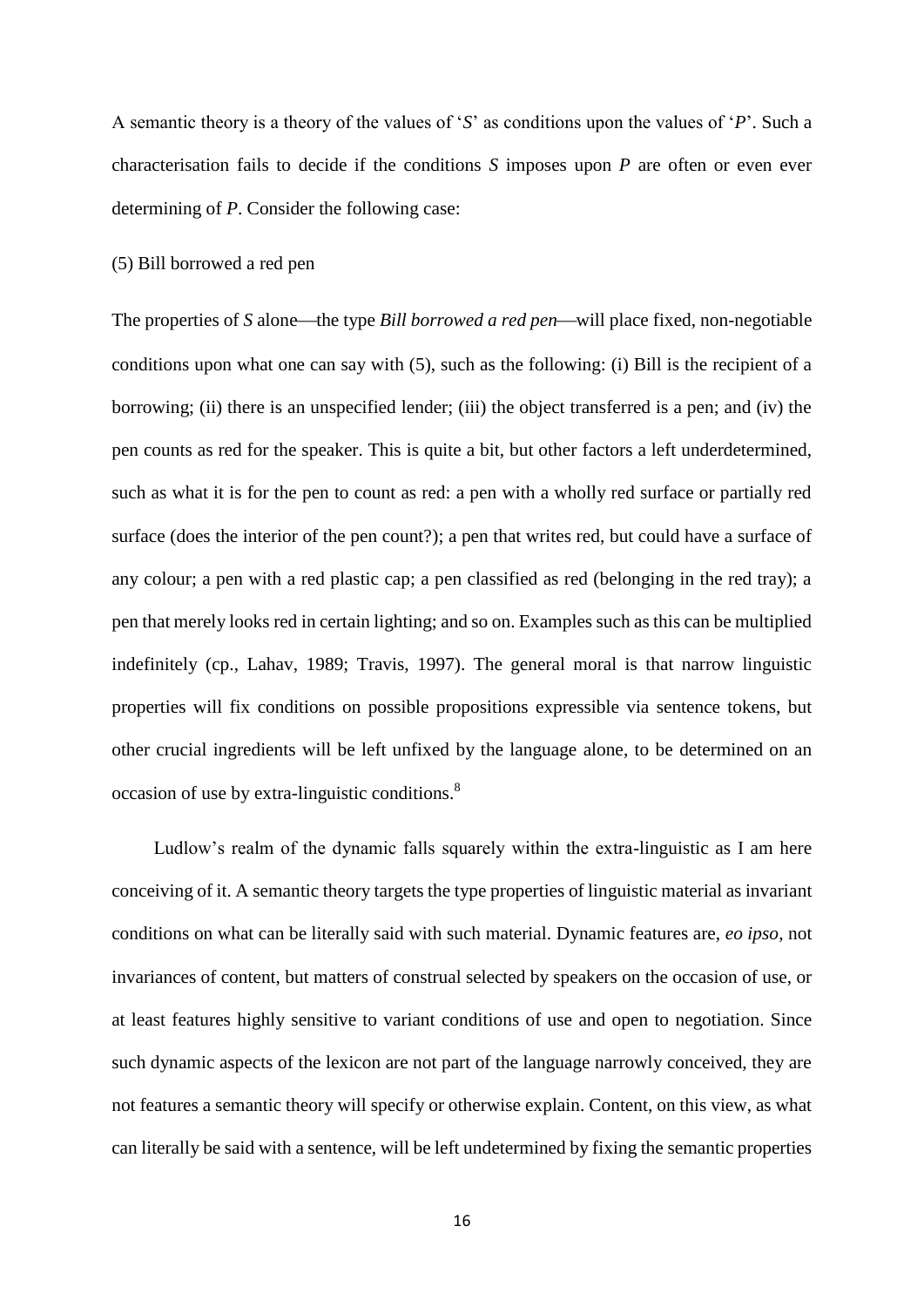of the language. The theory still properly counts as truth-conditional, however, because it specifies constraints upon what can be said, and so upon truth conditions. It is thus perfectly proper and inevitable that the theory will specify semantic properties in terms of truth conditions, the conditions will simply be less than determining.

 It is in this sense that Ludlow's idea, after Davidson, of a semantic theory inheriting the lexical features of the object-language is correct. It is just another way of saying that the theory fails to specify the range of construals the lexical item of the object-language makes available, but does constrain whatever values the item does take to fall within whatever the item may contribute to what is said. So, what's the beef?

 In spelling out the broad outlines of the object and purpose of a semantic theory, dynamic features were accommodated, but no appeal to microlanguages or concomitant principles were required. Microlanguages appear to be redundant, a needless posit. A semantic theory remains perfectly general, applying to linguistic types and specifying the conditions they invariantly impose upon what can be said with their tokens. What is peculiar to the level of the microlanguage, as it were, is something on which a semantic theory is silent, precisely because it is essentially extra-linguistic and so goes beyond what the relevant linguistic types can determine. Of course, the microlanguage phenomena are not inconsistent with the right semantic theory; the phenomena peculiar to particular discourse situations simply fill out the properties of what is said, and so what can be true, which the semantic properties of the type only partially determine.

 If the above is correct, then why should Ludlow or anyone else find appeal in microlanguages? As far as I can see, the only motivation is due to a concern over bivalence Ludlow (2014, pp. 111-2).<sup>9</sup> Let's suppose that we presume every sentence that meets the relevant conditions (declarative, non-vague, etc.) to be either true or false (parameterised for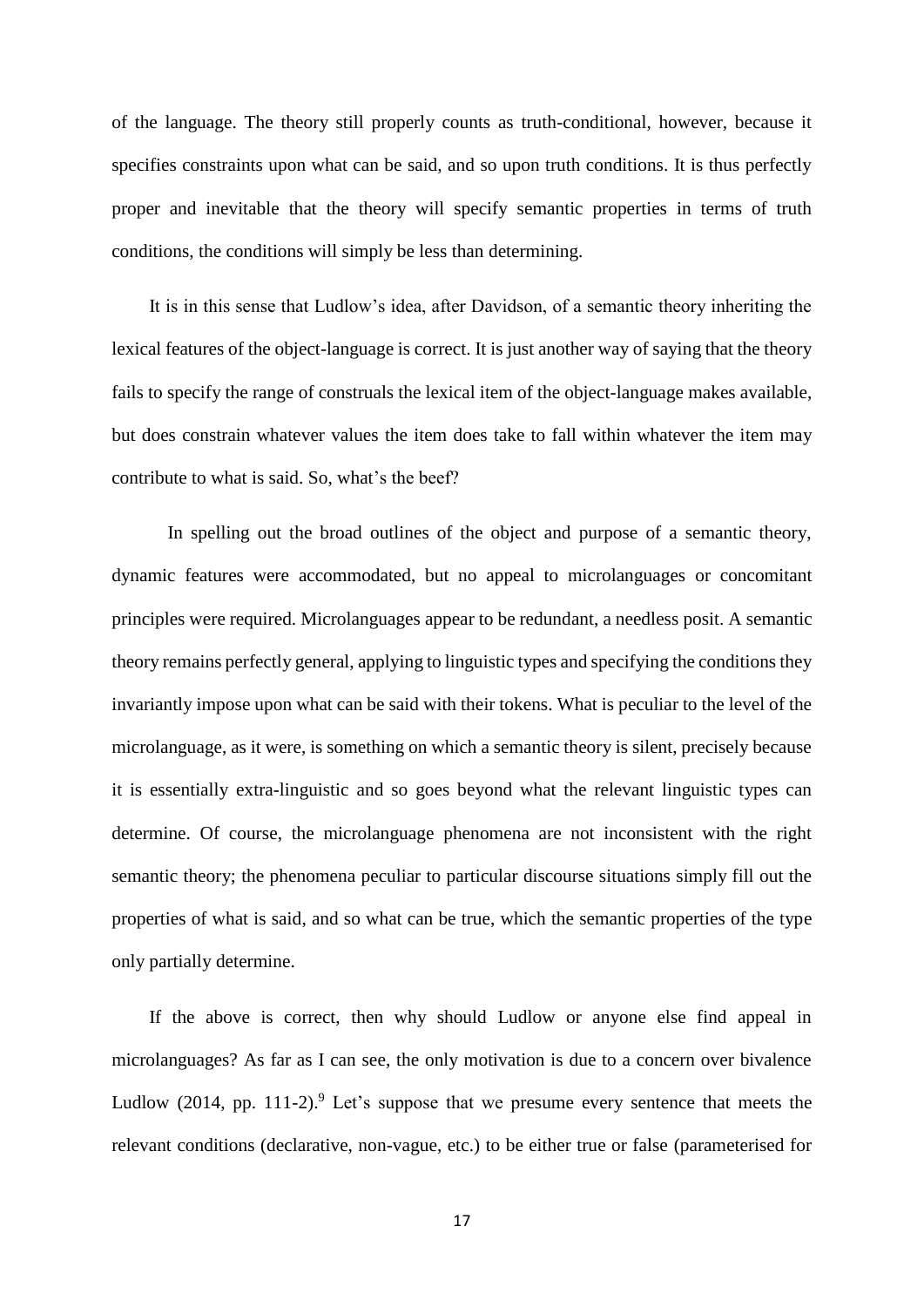context). Dynamic factors appear to give the lie to bivalence, for (6) is indeterminate in truth value, regardless of how the world actually is, until some speaker has settled on how the adjective is to be construed in the relvant context:

(6) Kansas is flat

Yet, a semantic theory is also supposed to tell us that

(7) 'Kansas is flat' is true iff Kansas is flat

It would appear, therefore, that since the right-hand side of (7) is indeterminate, the left-hand side will be, too. Yet that is just to give up on bivalence, for now it is indeterminate whether a sentence is true. So, all instances of the T-schema will now be given up for any target sentence that is indeterminate. One response to this quandary, the one Ludlow entertains, is to uphold bivalence, but take a theory's target to be microlanguages, where a level of 'passing' determinacy is settled on to allow for utterances to be counted as true or false. This solution, I think, throws the baby out with the bathwater, and is not required either.

 A semantic theory is not supposed to be a theory of interpretation and so not a theory of what can be settled in a discourse setting. It is supposed to be a theory of the semantic properties of the language alone. The distinction is not mere whimsy, but reflects the facts of general structural conditions invariantly holding over discourses where variously different propositions are produced and consumed. In this light, an adequate theory precisely must remain general, and so above the contingencies of microlanguages, if it is explicitly to record those semantic properties fixed at the level of the type. A theory targeting microlanguages could *implicitly* record whatever is constant across microlanguages, but then the situation would simply call for an explicit account of such features that each speaker-hearer brings to the discourse, and such a theory is precisely the one we have already that targets sentence types. So, the microlanguage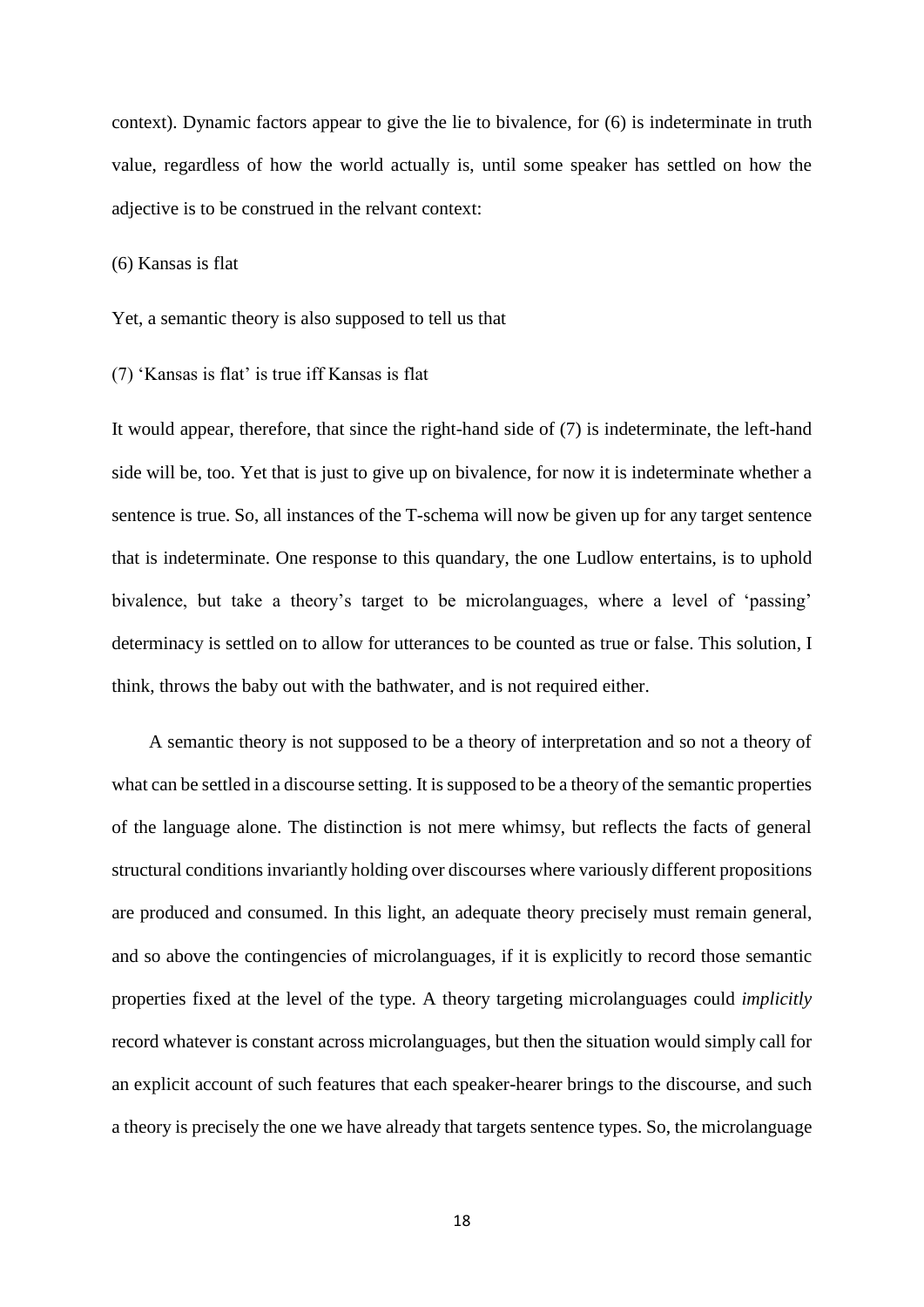posit appears to loose exactly what we want to capture, which can, to boot, be fully caught by eschewing microlanguages in the first place and keeping with sentence types.

 The problem of bivalence remains, or so it appears. Let's suppose we wish to retain bivalence. An amendment we need to make given the linguistic facts is that sentence types are neither true nor false, but that is no loss, for they are simply not the kind of things that can possess truth value. Ludlow is right: what has truth value are the utterances with their peculiar construals that may take place in a discourse setting. What a theory of truth conditions records is not the precise conditions under which any utterance would be true, but schematic or partial information of the kind that constrains rather than determines what is sayable with a sentence of the type. So, in specifying truth conditions for a sentence type, general conditions are given for a sentence type free of content-determining factors. Both sides, as it were, are thus reciprocally underspecified such that, say, no speaker ever intends to speak of a red pen as such, for there can be no such thing, but, for all that, linguistic properties of *red pen* constraint what he can say. Likewise, the world cannot contain red pens as such, even though the various ways for a pen to count as red all count as instances of red pens. Thus, to swap examples, (7) can be perfectly true, even if (6) as a type is indeterminate. The point is that both sides share a lack of specificity but count as equivalences, if construed jointly. Thus, one might render (7) as

(8) 'Kansas is flat' is true, on some construal, iff, construed the same way, Kansas is flat

Of course, such a paraphrase is not part of the theoretical machinery, and that is no loss. The paraphrase is simply a way of marking that the theory specifies general structural information that constrains what can be said with sentences without determining any specific proposition, and so the truth conditions are real, albeit schematic. The situation, of course, is perfectly familiar from the study of formal uninterpreted languages. We can say that this or that formula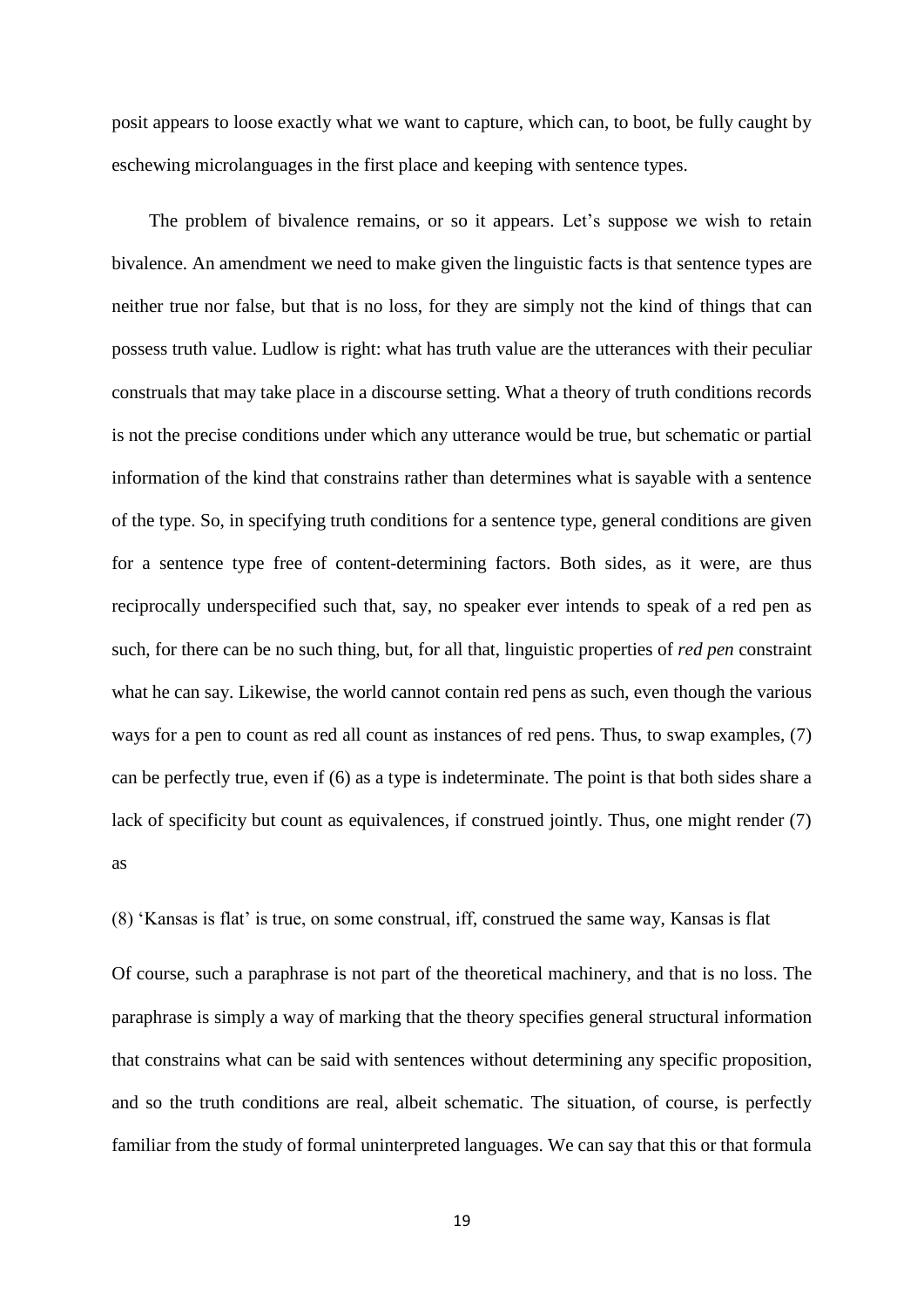is true, but mean to talk of instances of the formula. Just so here, save that what is to count as an instance is not a matter that can be nailed down model-theoretically, but remains a matter to discover given the various construals the lexicon makes available or which can be negotiated. Still, bivalence is retained.

# **5: Conclusion**

I commend my alternative proposal to Ludlow and anyone else who admires the truthconditional approach to semantics while being equally struck by the irresolvable underdetermination of linguistic content. Ludlow has identified the right problem and offered a nice solution. I think a better solution is available that costs less and does a better job. Still, in philosophy, asking the right questions is the important thing. All the answers have a tendency to be kinda wrong. I endeavour to be less wrong than Ludlow.<sup>10</sup>

#### **Notes**

 $<sup>1</sup>$  Think of LF as a syntactic level that realises certain structural or logical features of meaning,</sup> such as argument structure, scope assignment, variable assignment, and so on. See May (1977, 1985) and Chomsky (1981) for seminal discussion. It doesn't matter to the following whether LF is viewed as an independently constituted syntactic level or as simply a cipher for whatever syntactic properties fix the relevant features of semantics.

 $2$  The basic thought here is that a semantic theory does not indulge in general conceptual analysis (bracket the issue of meaning postulates), but simply maps metalanguage expressions onto object-language ones with an understood preservation of extension. Of course, a semantic theory should and does do more insofar as it captures algebraic aspects of argument structure, functional properties (tense, modality, etc.), and relations of scope and quantification. Still, every proposal in the truth-conditional traditional has what we might think of as a primitive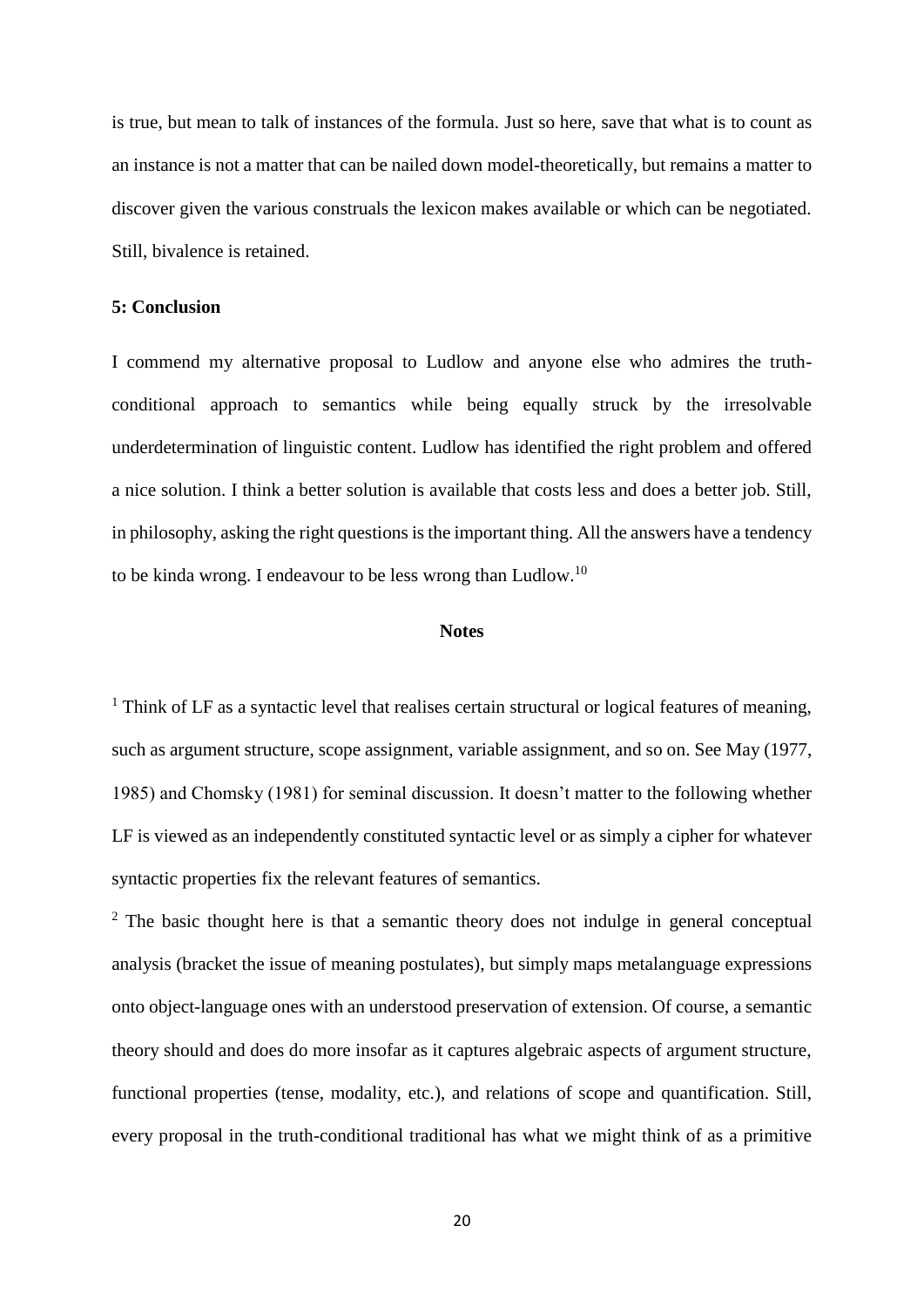component that simply maps unitary concepts onto unitary lexical items. See Glanzberg (2014) for an insightful discussion of this issue.

<sup>3</sup> Ludlow dwells on kind nominals (artefact and natural), but examples can be readily developed for verbs and adjectives, and all kinds of other nominals. Closed class items appear insusceptible, presumably because they express functional/structural relations, which fall outside of negotiations over what is to count as an instance. See note 2.

<sup>4</sup> For broad discussion of underdetermination, see Recanati (2004) and Carston (2002). The basic insight, however, is long-standing; see, for example, Austin (1962) and Ziff (1972).

 $<sup>5</sup>$  Again, see Asher (2011).</sup>

<sup>6</sup> Perhaps too swayed. There is a growing literature, initiated by Borer (2005a, 2005b), that rejects lexical complexity in favour of lexical roots as unstructured atoms. My present point, however, simply presupposes that all parties accept complex lexical items.

 $<sup>7</sup>$  Here, I treat a name as if it simply picks out an object. An standard Montagovian treatment</sup> takes a name *n* to pick out a set of properties possessed by some entity  $(\lambda P.P(n))$ , such that predicating a property *R* of *n* is true iff *R* is one of the properties *P* possessed by *n*. There are other ways of proceeding.

<sup>8</sup> Lahav, for one, pitches underdetermination as a problem for compositionality. Such a putative quandary has attracted a number of solutions via the semantic accommodation of context (cp., Reimer, 2002, and Szabó, 2001). Similarly, Travis has been taken to raise issues for compositionality and been dealt with in a similar manner (cp., Predelli, 2004; Kennedy and McNally, 2010; Lasersohn, 2012). Regardless of how successful or otherwise justified such responses might be, my current appeal to the style of reasoning Lahav and Travis popularised pertains just to the identification of underdetermination phenomena. For what it is worth, I think it is clear that some notion of compositionality remains unmolested by underdetermination, which only putatively shows that type-level meaning doesn't fix a context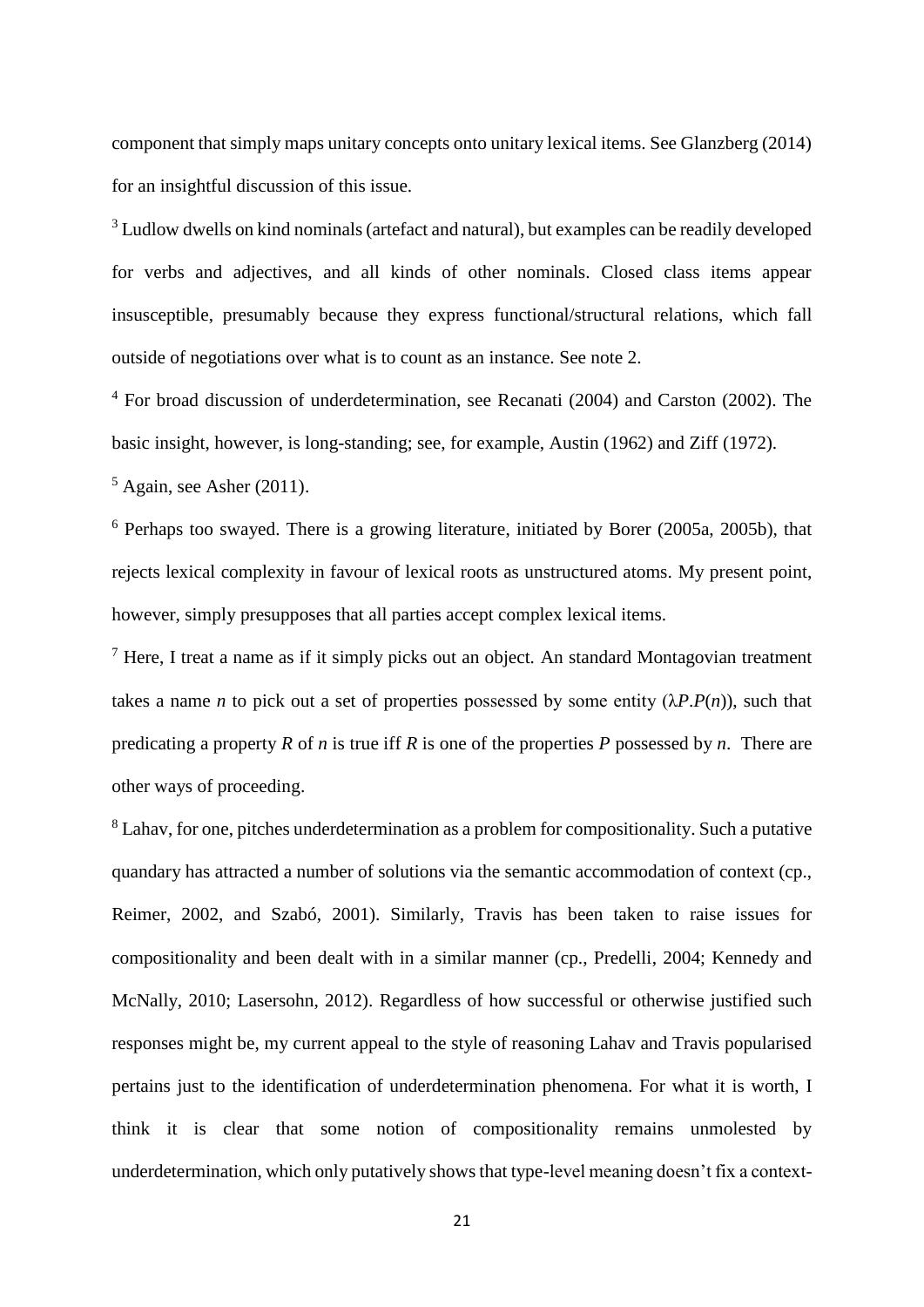invariant proposition. Independent work must show whether or not the relevant contextual factors are genuinely extra-linguistic or somehow under a linguistic license. For present purposes, I am simply assuming the latter.

<sup>9</sup> Ludlow thanks David Braun for raising the issue. Lepore and Ludwig (2005, pp. 138-42) address essentially the same concern in review of Davidson's 'mystery'-transferring stratagem whereby lexical properties of the object-language are simply inherited by the metalanguage.  $10$  My thanks go to Herman Cappelen for the kind invitation to contribute to this symposium and to Peter Ludlow, for various discussions of these issues over the years.

## **References**

- Asher, Nicholas. 2011. *Lexical Meaning in Context: A Web of Words*. Cambridge: Cambridge University Press.
- Austin, John L. 1962. *How to Do Things with Words*. Oxford: Oxford University Press.
- Borer, Hagit. 2005a. *Structuring Sense, Volume I: In Name Only*. Oxford: Oxford University Press.
- Borer, Hagit. 2005b. *Structuring Sense, Volume II: The Normal Course of Events*. Oxford: Oxford University Press.
- Carston, Robyn. 2002. *Thoughts and Utterances: The Pragmatics of Explicit Communication*. Oxford: Blackwell.
- Chomsky, Noam. 1981. *Lectures on Government and Binding*: *The Pisa Lectures*. Dordrecht: Foris.
- Davidson, Donald. 1984. *Inquiries into Truth and Interpretation*. Oxford: Oxford University Press.
- Davidson, Donald. 1986. "A Nice Derangement of Epitaphs." In *Truth and Interpretation: Perspectives on the Philosophy of Donald Davidson*, edited by E. Lepore, 433-446. Oxford: Blackwell.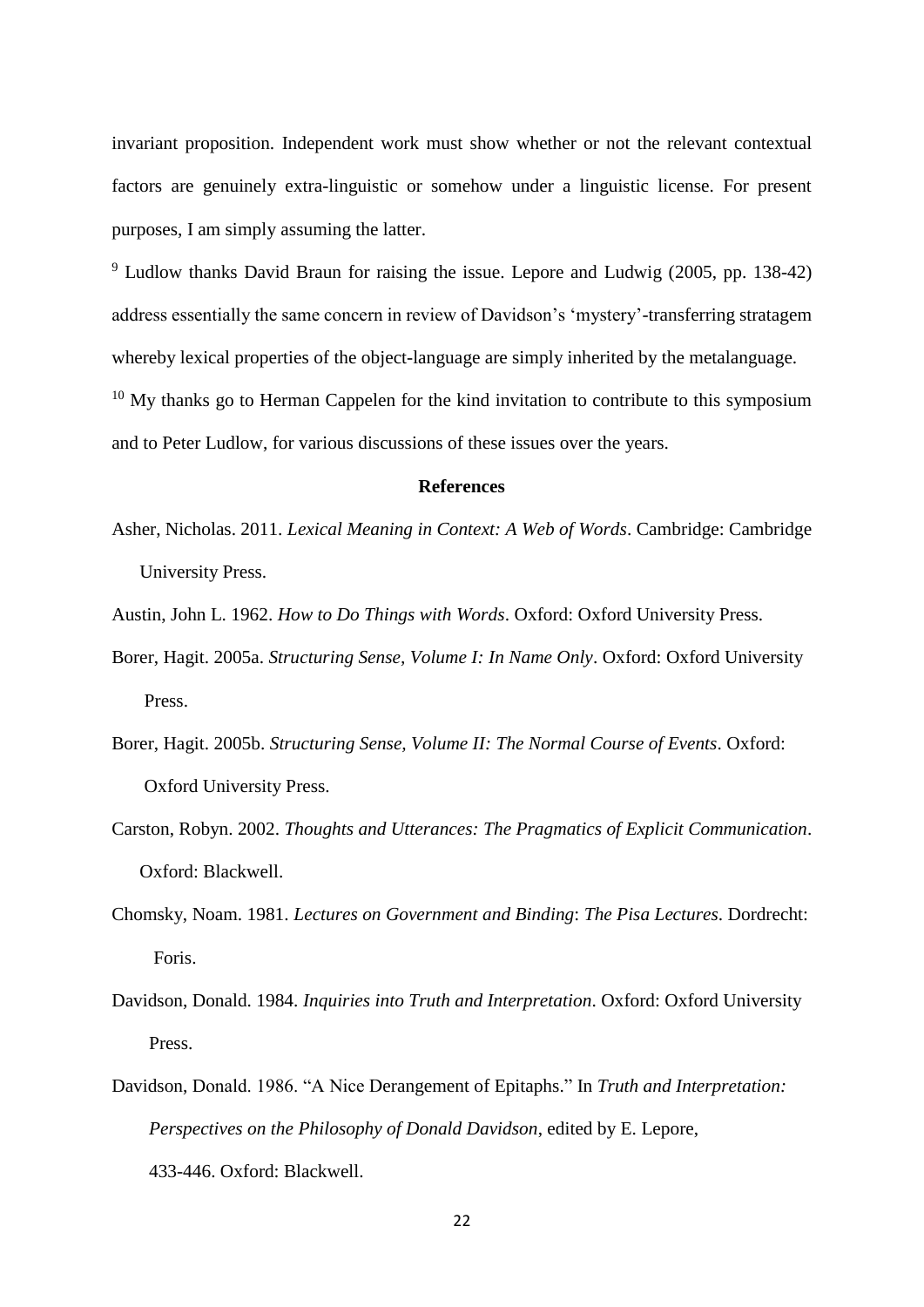- Etchemendy, John. 1990. *The Concept of Logical Consequence*. Cambridge, MA: Harvard University Press.
- Glanzberg, Michael. 2014. "Explanation and Partiality in Semantic Theory." In *Metasemantics: New Essays on the Foundations of Meaning*, edited by A. Burgess and B. Sherman, 259-292. Oxford: Oxford University Press.
- Higginbotham, James. 1988. "Contexts, Models, and Meanings: a Note on the Data of Semantics. In *Mental representations: The Interface of Language and Reality*, edited by R. Kempson, 29-48. Cambridge: Cambridge University Press.
- Higginbotham James. 1993. "Grammatical Form and Logical Form." In *Philosophical*

 *Perspectives, 7: Language and Logic*, edited by J. E. Tomberlin, 173-196. Atascadero,

CA: Ridgeview Publishing.

- Kennedy, Chris. and McNally, Louise. 2010. "Color, Context, and Compositionality." *Synthese* 174: 79-98.
- Lahav, Ran. 1989. "Against Compositionality: the Case of Adjectives." *Philosophical Studies* 57: 261-279.
- Lasersohn, Peter. 2012. "Contextualism and Compositionality." *Linguistics and Philosophy* 35: 171-189.

Lepore, Ernie. 1982. "What Model Theoretic Semantics Cannot Do." *Synthese* 54: 167-187.

- Lepore, Ernie, and Ludwig, Kirk. 2005. *Donald Davidson: Meaning, Truth, Language, and Reality*. Oxford: Oxford University Press.
- Ludlow, Peter. 2014. *Living Words: Meaning Underdetermination and the Dynamic Lexicon*. Oxford: Oxford University Press.

May, Robert. 1977. *The Grammar of Quantification*. Ph.D. dissertation, MIT.